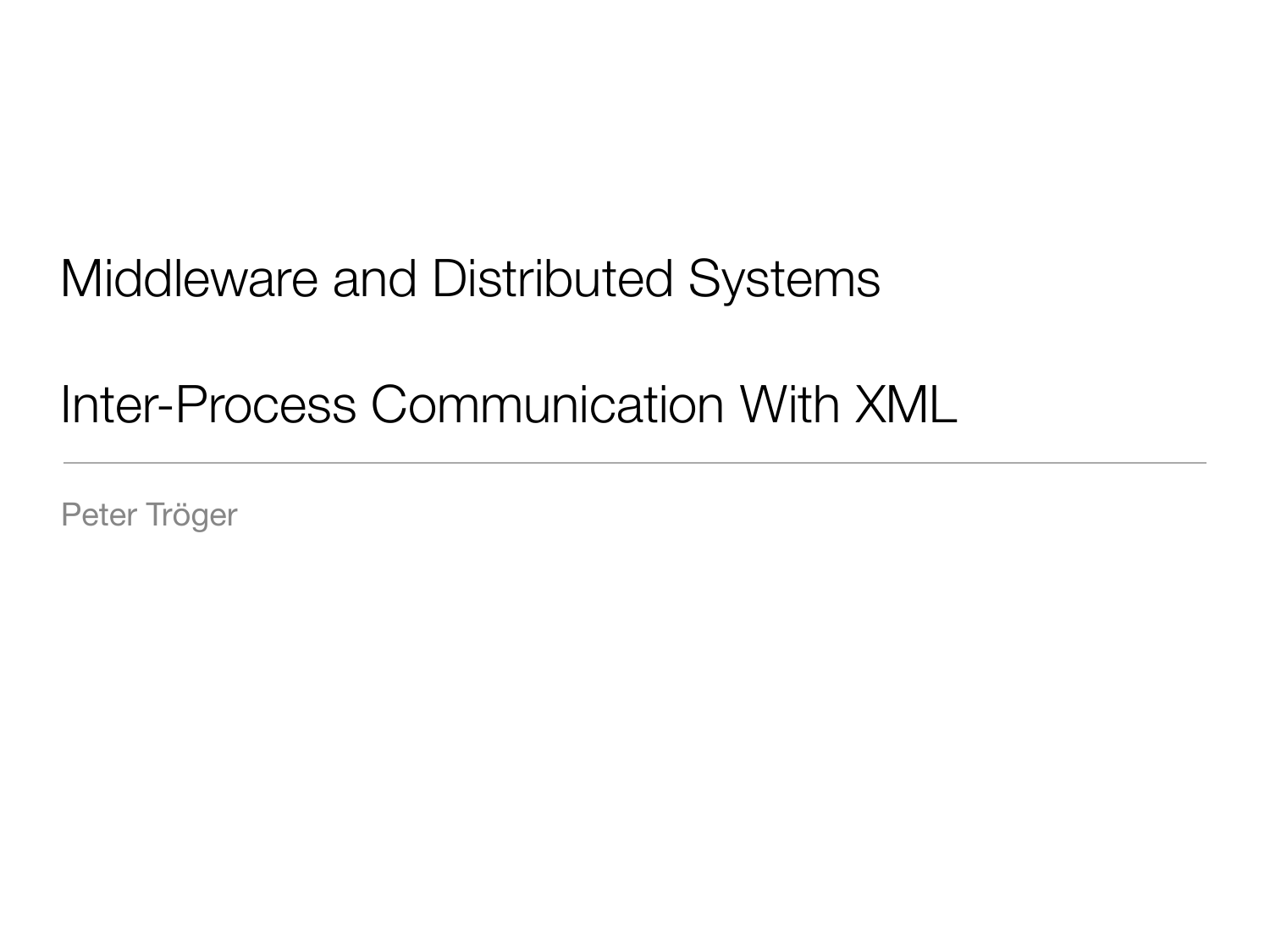## XML Protocols

- Use XML as presentation layer (similar to XDR or BER)
- Client and server exchange request and response by XML documents
- Typically on-top-of lower layer transport protocol (e.g. session handling)
- Rationales
	- Easy to implement, can rely on existing tools
	- No marshaling for already present XML payload data
- Drawbacks
	- Young technology
	- Lack of language mappings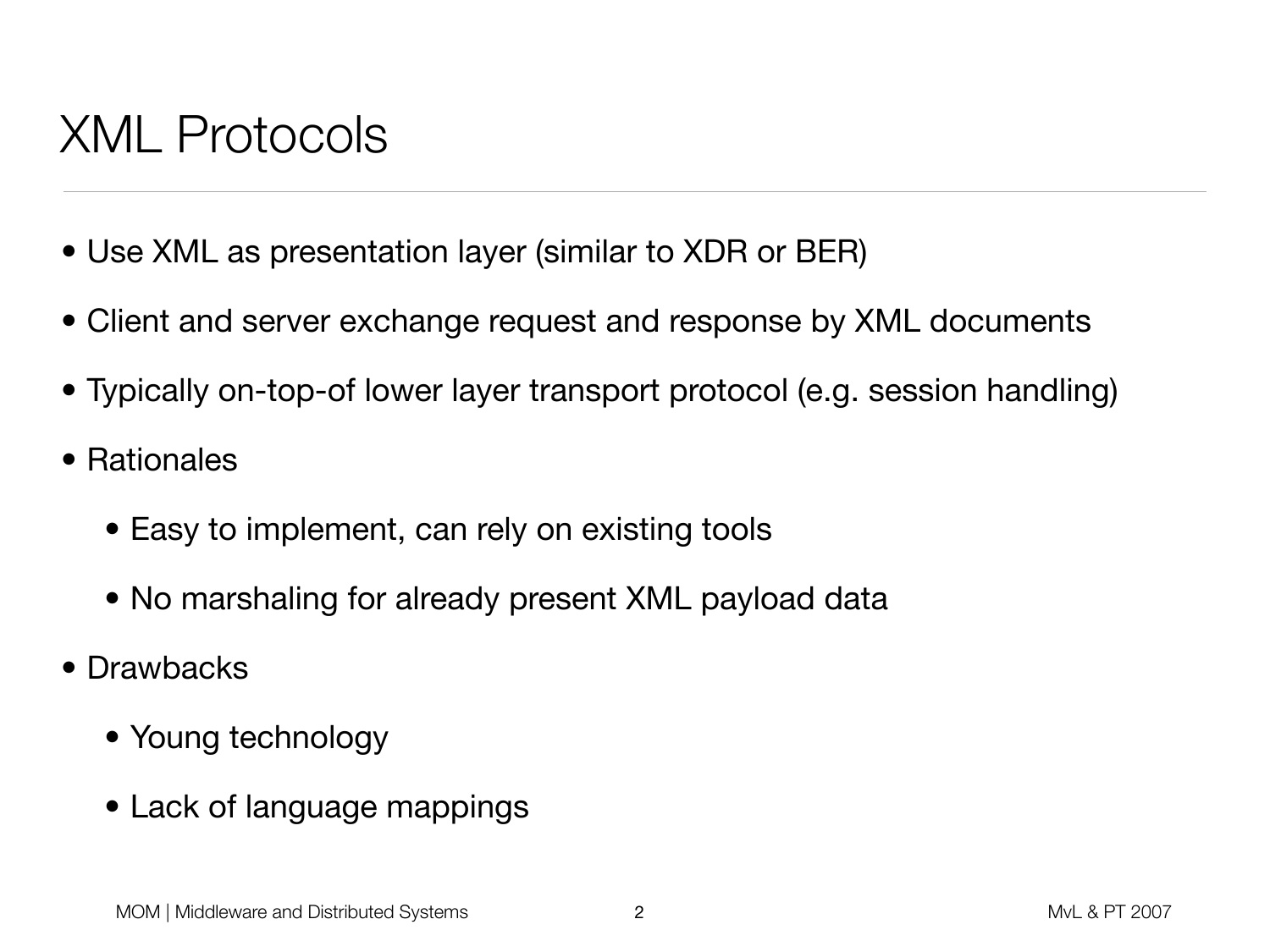

- Markup language, subset of SGML (like HTML)
- HTML defines presentation, XML describes structured, hierarchical data
- XML schema: Definition of meaning of the tags within a XML document
- Scoping of elements through namespaces
- XML 1.0
	- Second edition of W3C Recommendation
	- Started in 1996, first published in 1998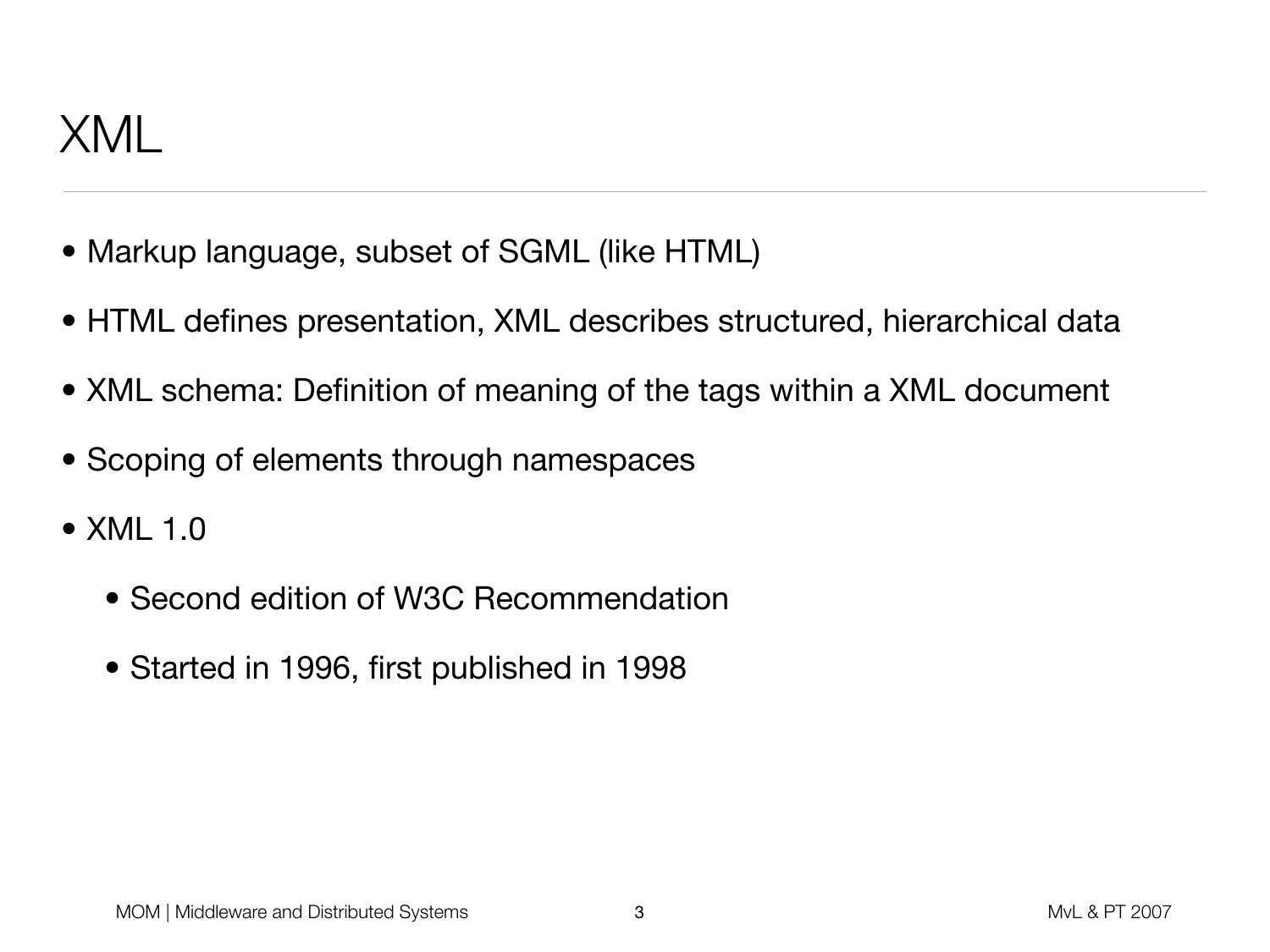#### XML-RPC

- Invented by Dave Winer [\(www.xml-rpc.com\)](http://www.xml-rpc.com)
- Fixed XML vocabulary for RPC, with fixed set of data types
	- Four-byte integer (<int> / <i4>), <boolean>, <double>, <string>, <br/> <br/>stase64>
	- <dateTime.iso8601>, e.g. 19980717T14:08:55
	- <struct>: seq of **member** elements, each with **name** and **value** element
	- <array>: single **data** element, with a sequence of **value** elements
		- No need for homogenous data types in an array
- Based on HTTP
- Multiple implementations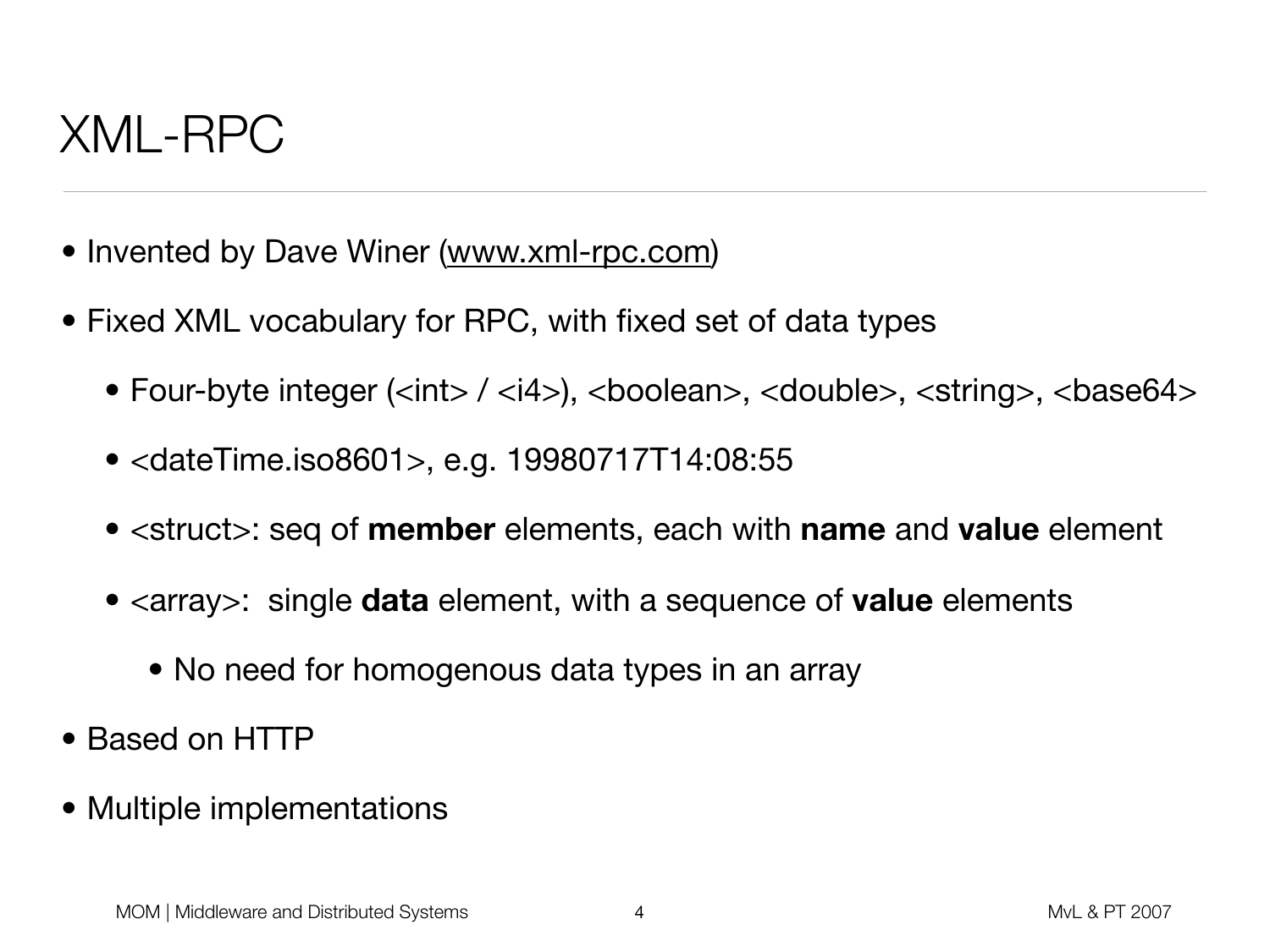#### XML-RPC Example Request

```
POST /RPC2 HTTP/1.0
User-Agent: Frontier/5.1.2 (WinNT)
Host: betty.userland.com
Content-Type: text/xml
Content-length: 181
```

```
<?xml version="1.0"?>
```
<methodCall>

<methodName>examples.getStateName</methodName>

 $<$ params $>$ 

```
 <param><value><i4>41</i4></value></param>
```
</params>

```
</methodCall>
```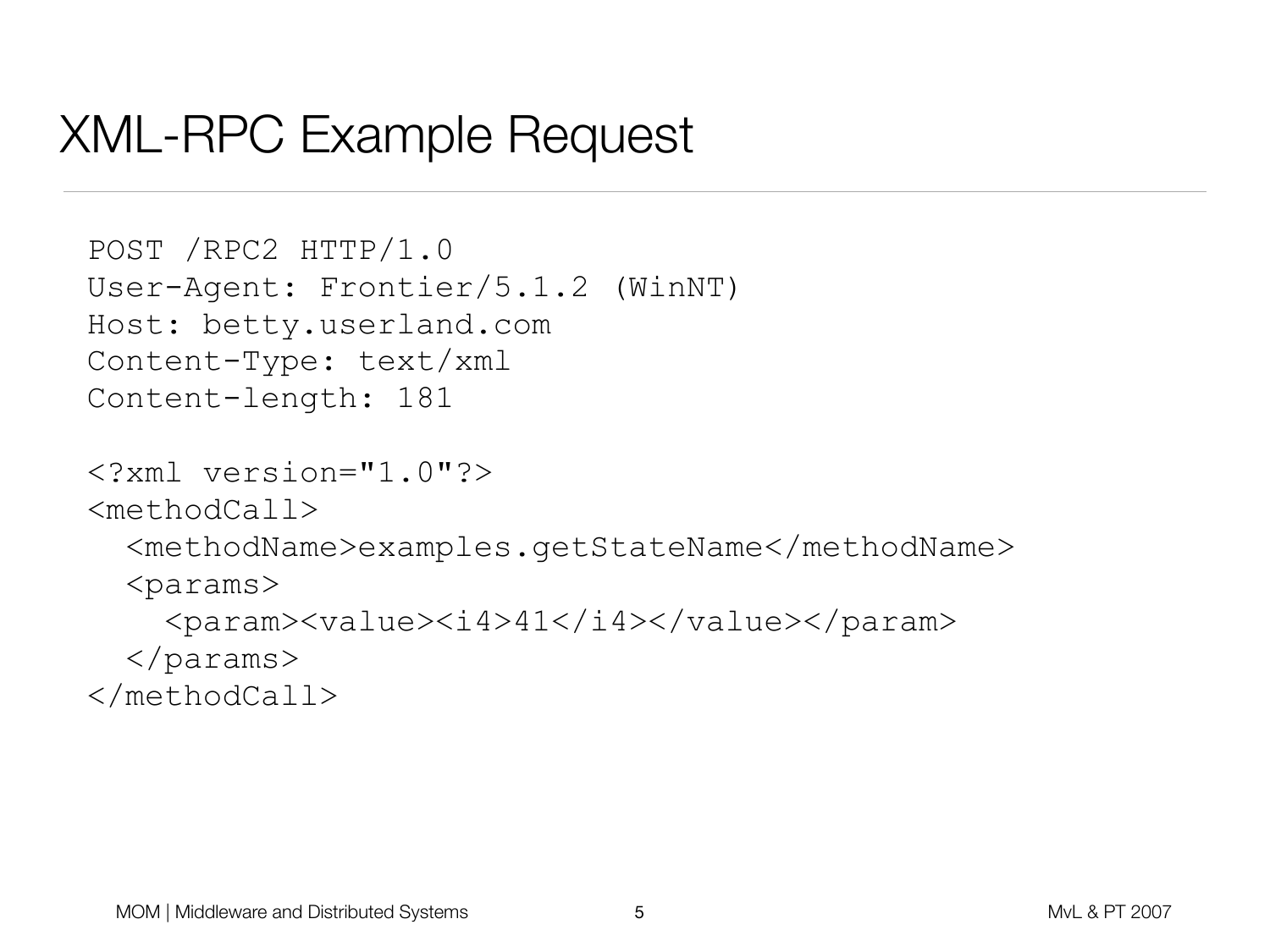#### XML-RPC Example Response

```
HTTP/1.1 200 OK 
Connection: close 
Content-Length: 158 
Content-Type: text/xml 
Date: Fri, 17 Jul 1998 19:55:08 GMT 
Server: UserLand Frontier/5.1.2-WinNT
```

```
<?xml version="1.0"?>
```

```
<methodResponse>
```

```
<params>
```
<param> <value><string>South Dakota</string></value> </param> </params>

</methodResponse>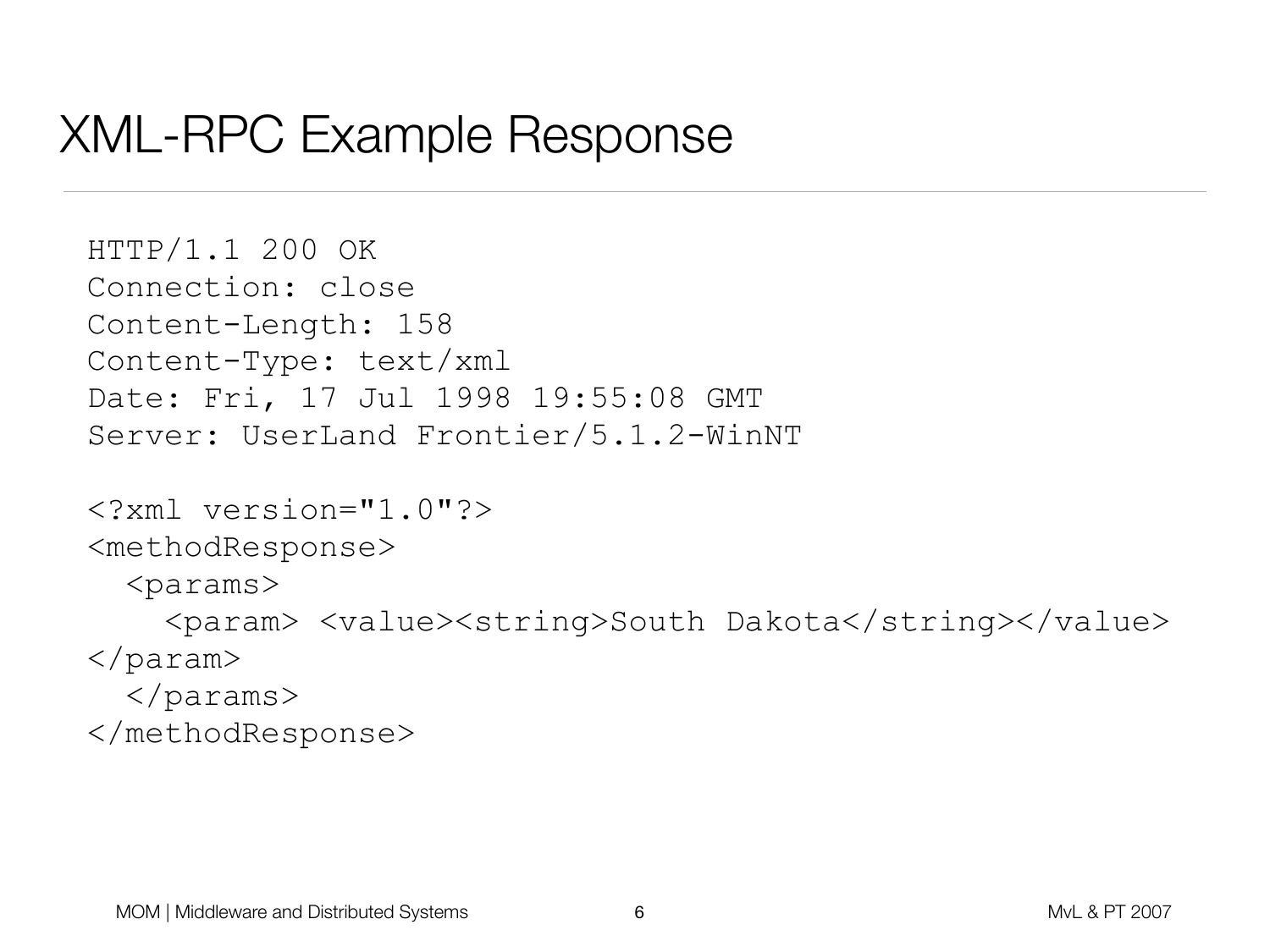#### XML-RPC Fault Response

```
HTTP/1.1 200 OK 
Connection: close 
Content-Length: 426 
Content-Type: text/xml 
Date: Fri, 17 Jul 1998 19:55:02 GMT 
Server: UserLand Frontier/5.1.2-WinNT
<?xml version="1.0"?> 
<methodResponse> 
<fault> 
   <value> 
     <struct> 
         <member><name>faultCode</name> 
           <value><int>4</int></value> 
       </member> 
      <member><name>faultString</name>
          <value><string>Too many parameters.</string></value> 
      </member> 
    </struct> 
  \langle/value>
\langle (fault>
</methodResponse>
```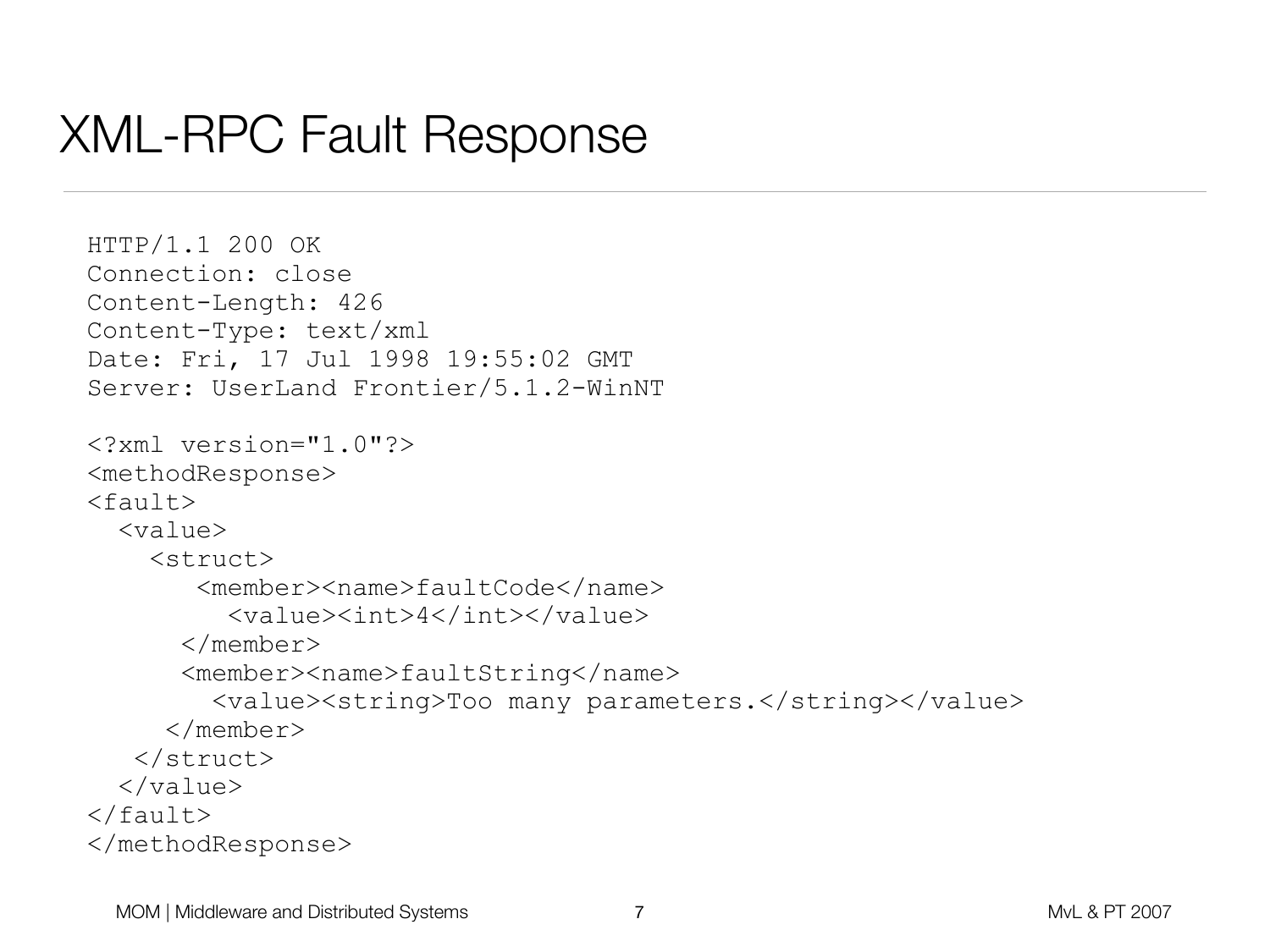## Web Services

• Gartner Group:

, Web services are software technologies, making it possible to build bridges between IT systems that otherwise would require extensive development efforts."

• World Wide Web Consortium (2003):

"A web service is a software system designed to support interoperable machine-tomachine interaction over a network. It has an interface described in a machineprocessable format (specifically WSDL). Other systems interact with the Web service in a manner prescribed by its description using SOAP messages, typically conveyed using HTTP with an XML serialization in conjunction with other Web-related standards."

• Oracle:

"A Web service is a software system identified by a URI, whose public interfaces and bindings are defined and described using XML."

• Matthew McDonald:

"Web Services are a modified version of COM with a little difference."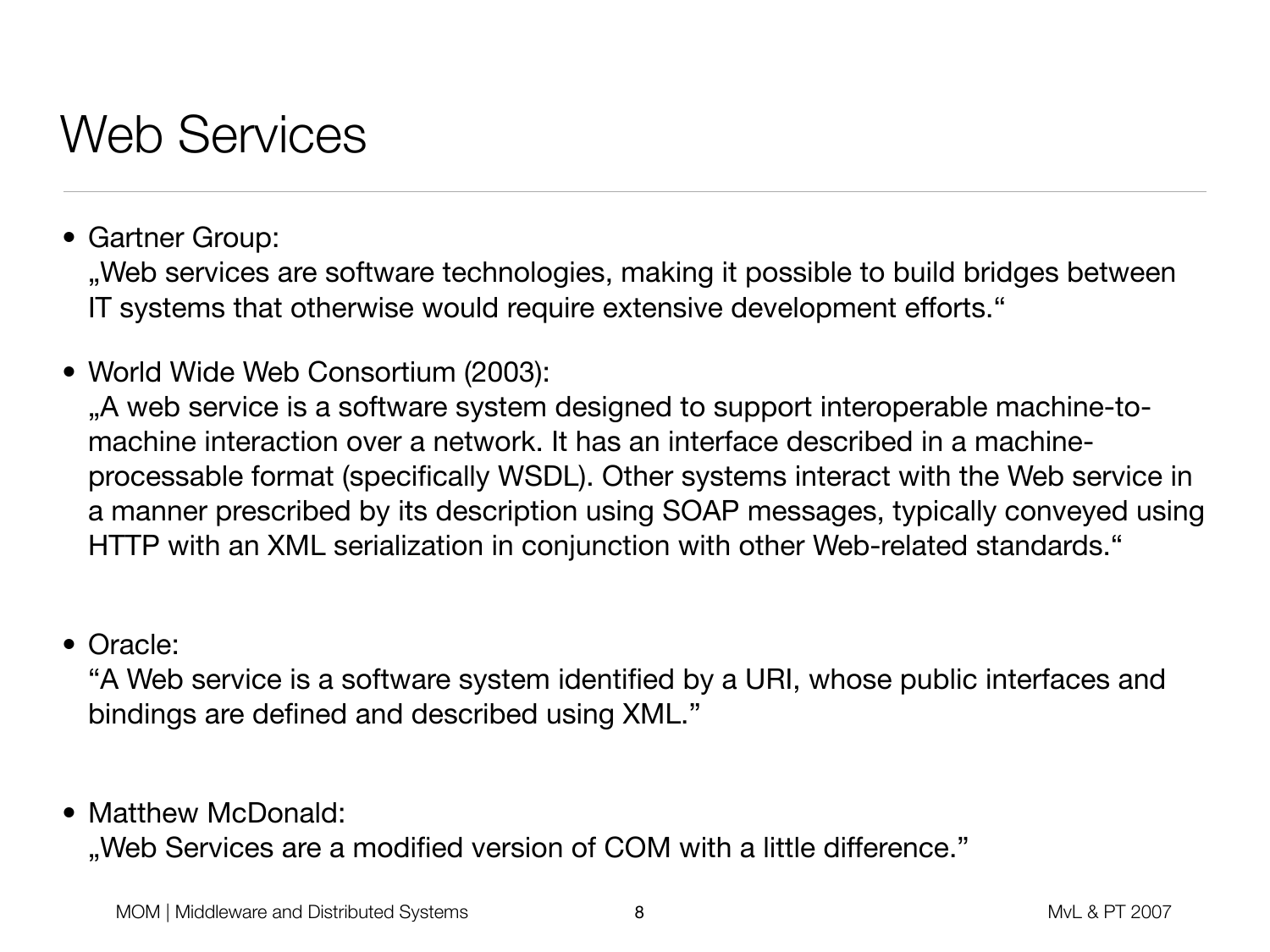#### **Architecture**

- Service interface for applications in the web
	- "Human-readable CORBA through port 80"
- Roles: service provider, service registry, service consumer
- Operations: publishing, finding, binding, usage of services
- Web services are layered on-top-of existing protocols (HTTP, TCP/IP)
	- Relies on proven web concepts
	- URI: Uniform Resource Identifier (either URL or URN)
	- XML: Extensible Markup Language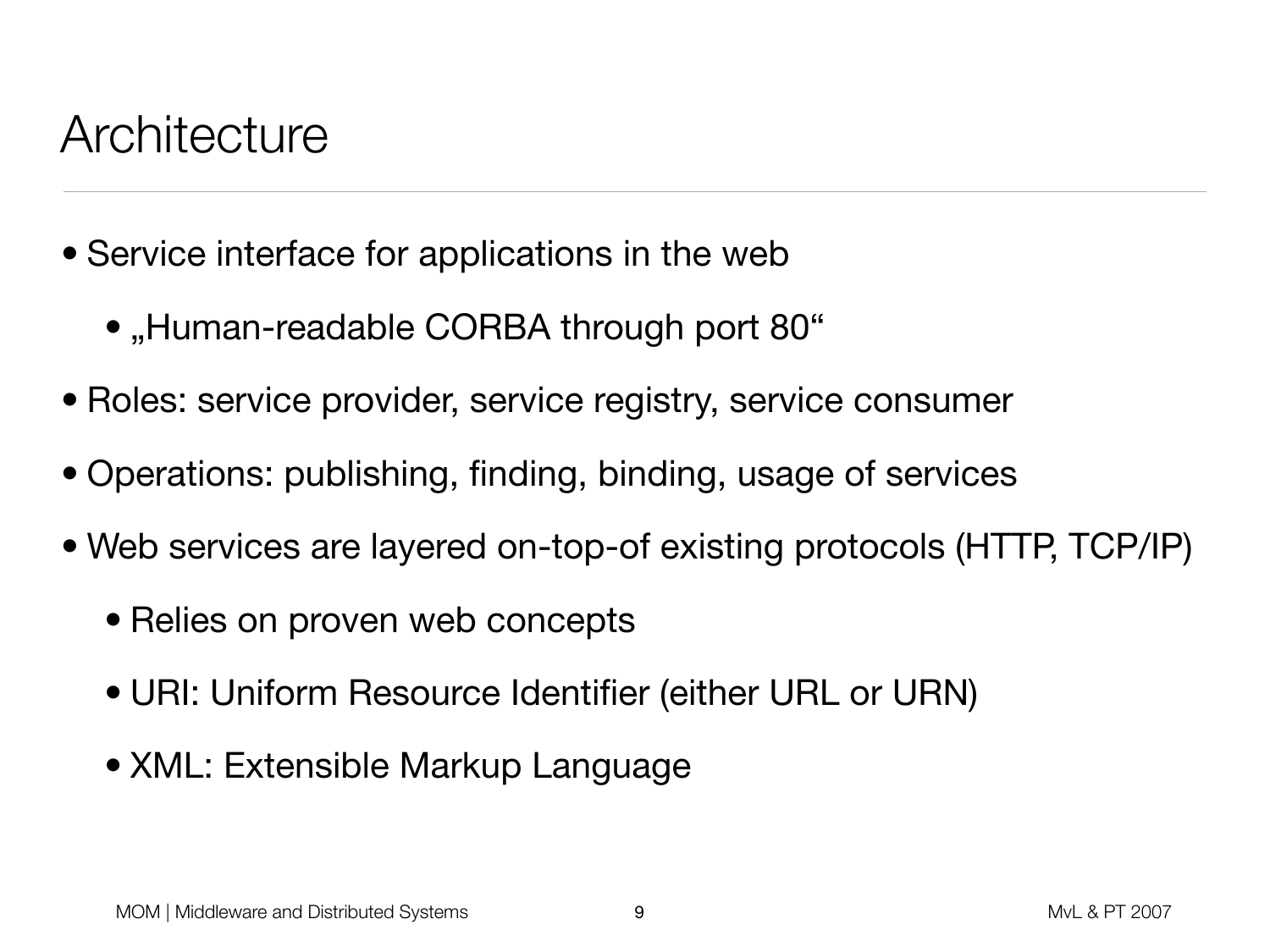## Web Service Components

- SOAP: XML-based message format for communication
- WSDL: XML-based description language for web services (endpoints, operations, messages)
- UDDI: Directory for web services
- Roles and activities
	- WSDL document is published to UDDI by the web service provider
	- Service consumer looks for services in UDDI
		- Obtains URI to the WSDL document as result
	- Consumer calls the service through the SOAP protocol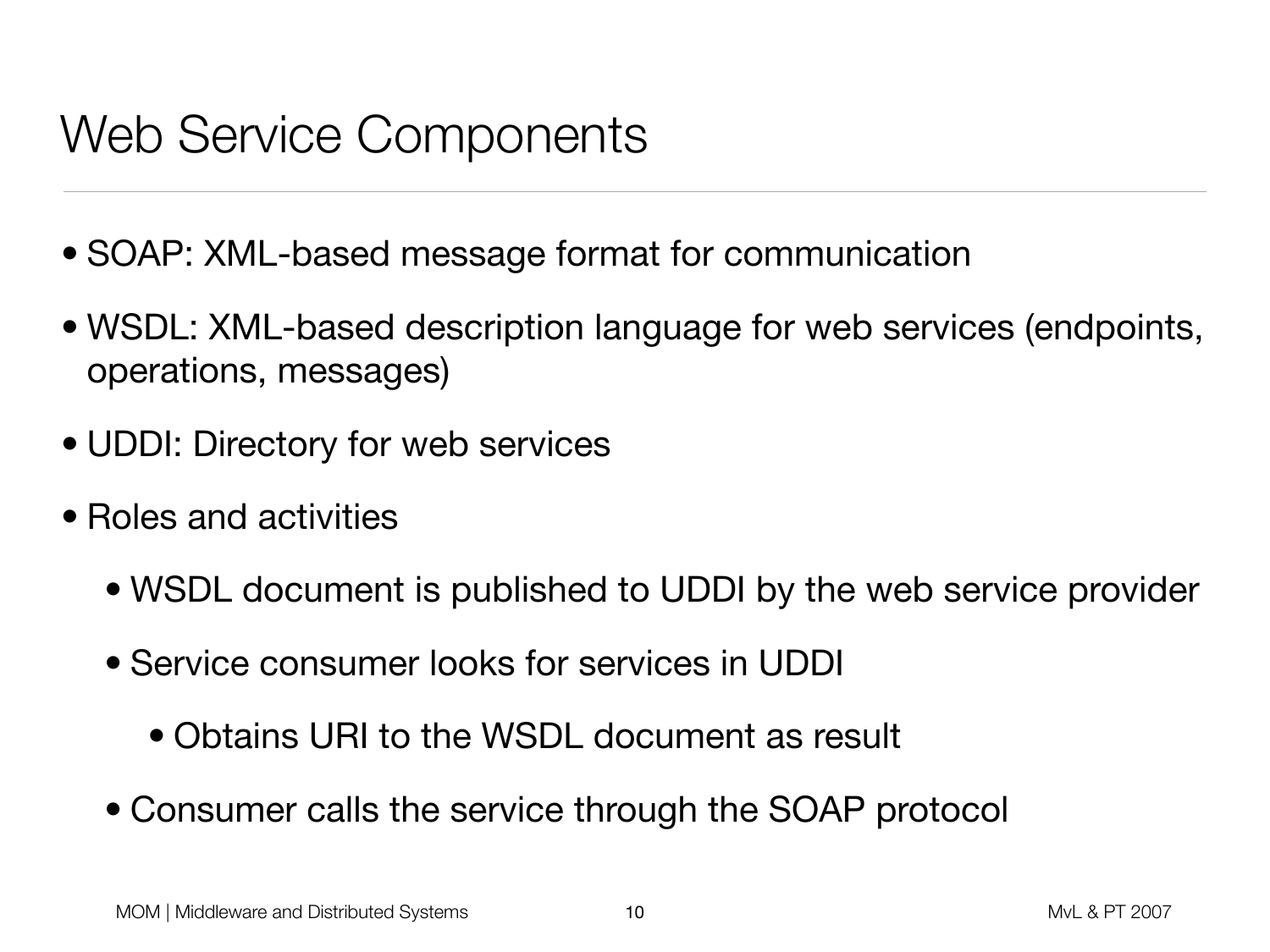## Web Services Definition Language

- Description of Web Services everything needed for consumption (structure, connectivity, message flow)
- Interface definition: endpoints, operations, messages
- XML vocabulary for describing services
- Definition of *services* as a collection of *ports* (network endpoints)
	- Definition of *messages*: data that are exchanged
	- Definition of *port types*: abstract collections of operations
- Definition of *bindings*: specification of protocol and data format

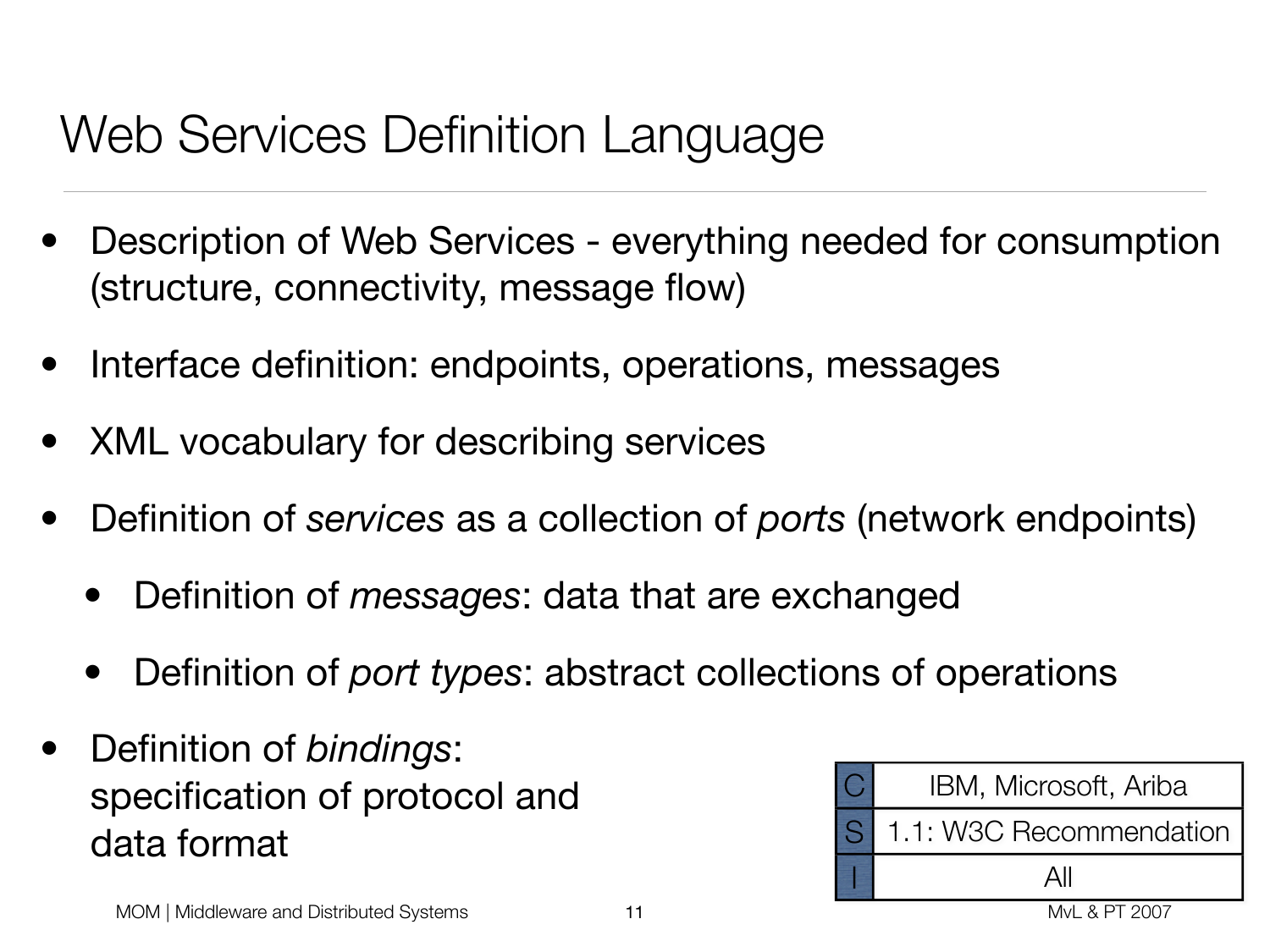## WSDL Example

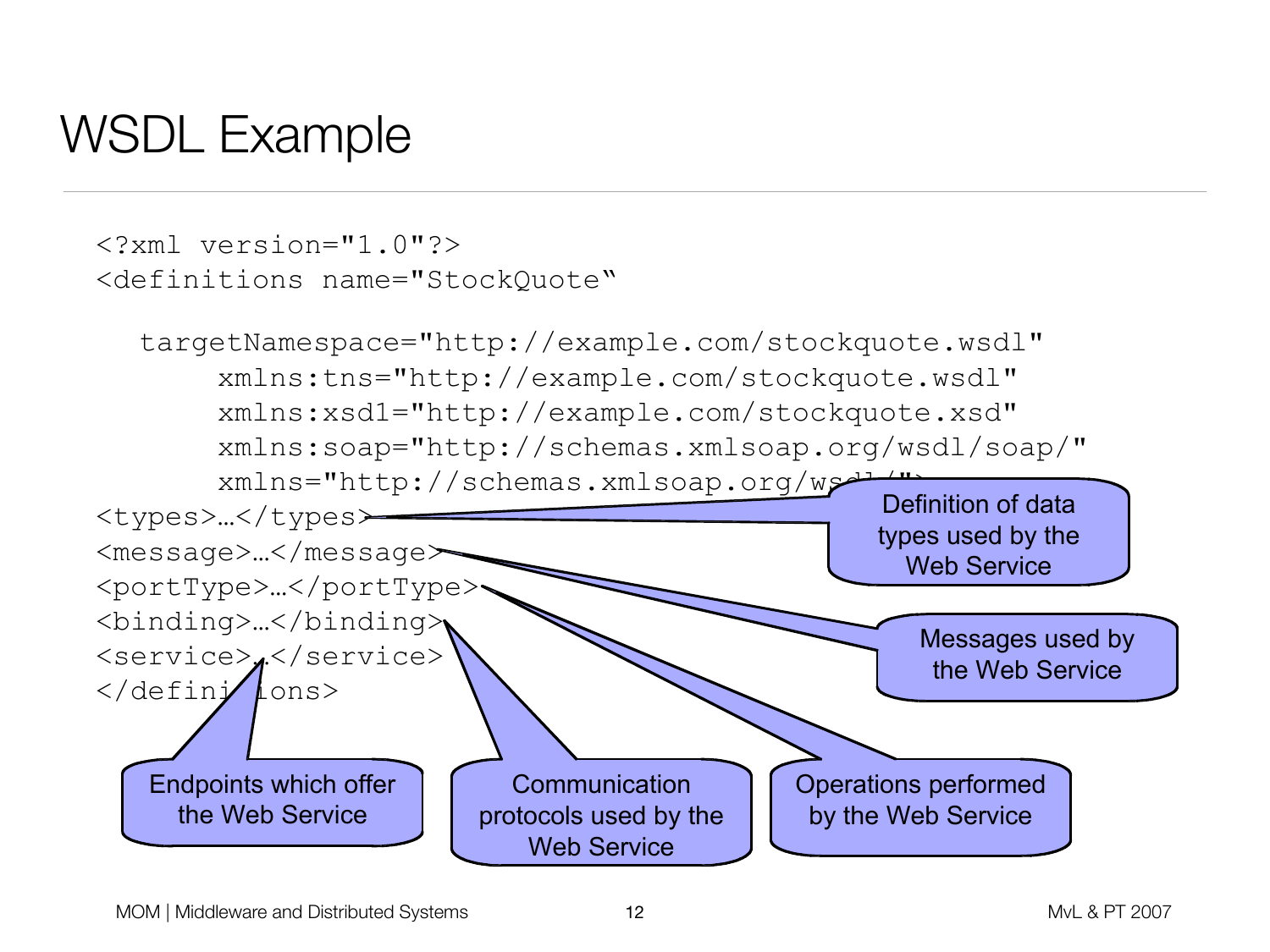# WSDL Types

- Based on W3C XML Schema definitions
- Declared types are referenced in the message specification part

```
<types>
    <xs:schema targetNamespace="http://example.com/stockquote.xsd"
               xmlns:xs="http://www.w3.org/2000/10/XMLSchema">
       <xs:element name="TradePriceRequest">
          <xs:complexType name="TickerDesc"><xs:sequence>
             <xs:element name="tickerSymbol" type="string"/>
          </xs:sequence></xs:complexType>
       </xs:element>
       <xs:element name="TradePrice">
          <xs:complexType><xs:sequence>
             <xs:element name="price" type="float"/>
          </xs:sequence></xs:complexType>
       </xs:element>
    </schema>
</types>
```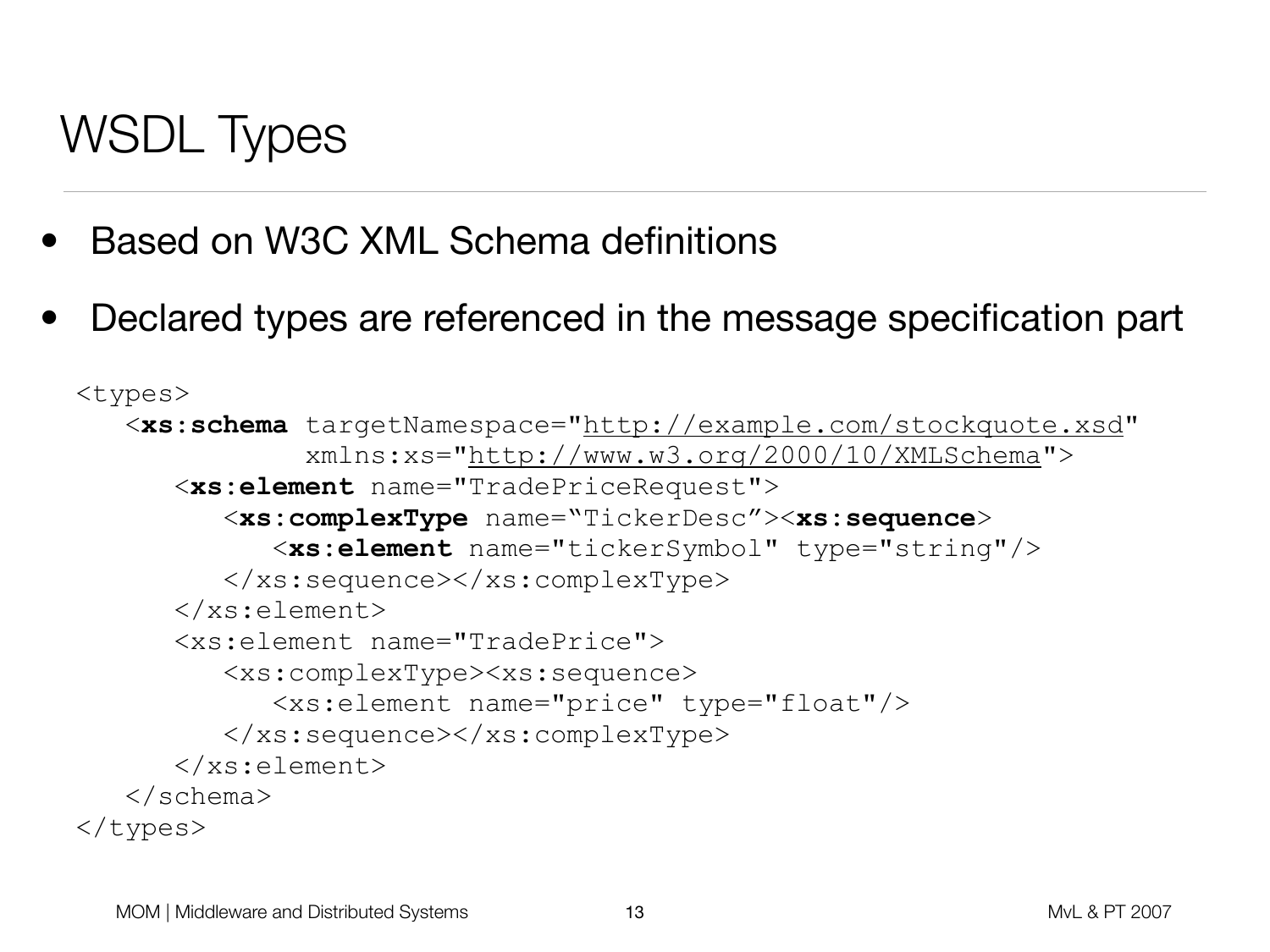## WSDL Messages

- Message element describes the data elements of an operation
- Each message can consist of one ore more parts
	- Each part specified either as an element or a type
	- Actual (XML) representation depends on the binding
	- Parts refer to function call parameters in RPC scenario

```
<message name="GetLastTradePriceInput">
  <part name="body" element="xsd1:TradePriceRequest"/>
</message>
```

```
<message name="GetLastTradePriceOutput">
  <part name="body" element="xsd1:TradePrice"/>
</message>
```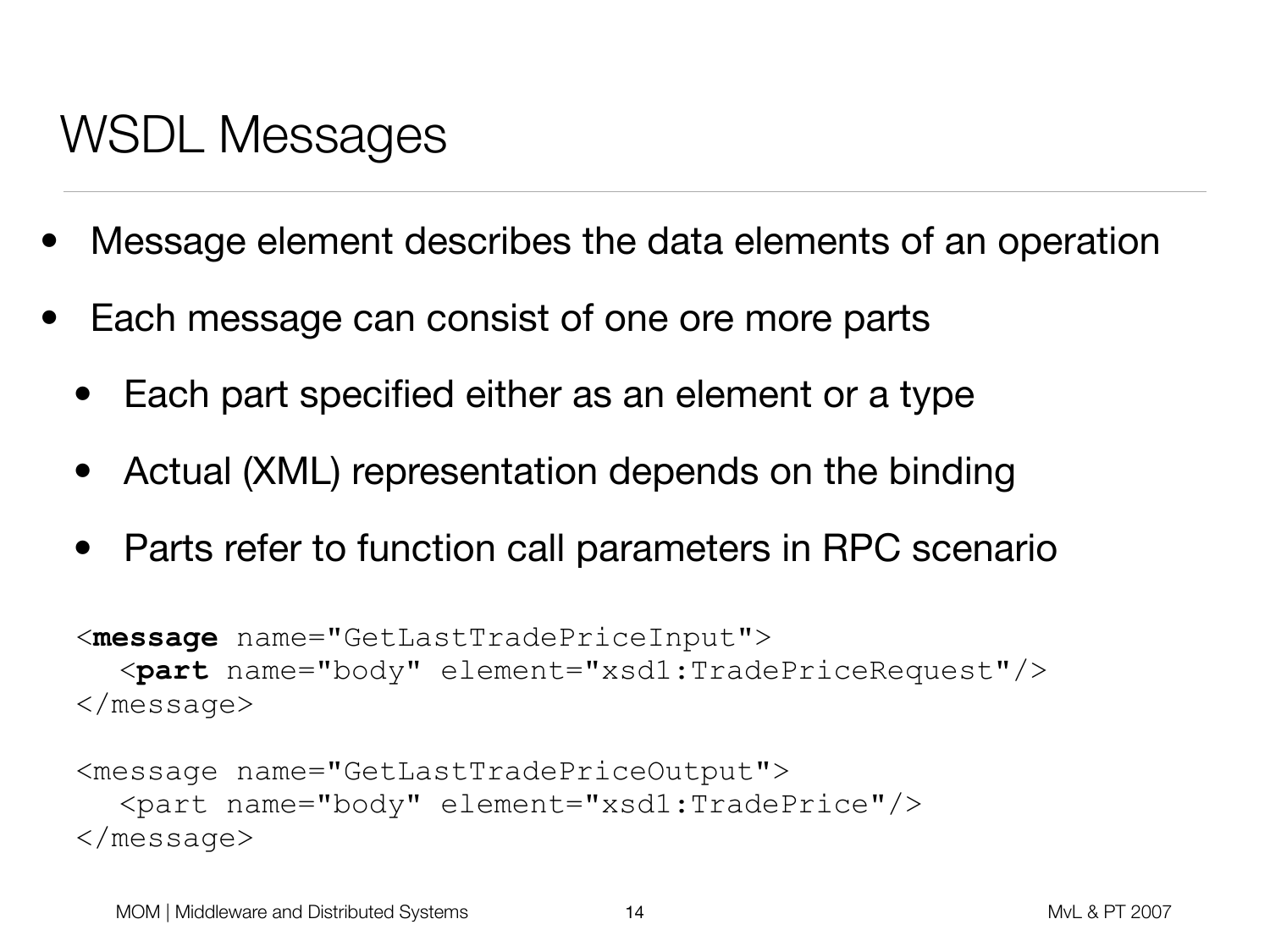## WSDL Port Types

- Describes the list of abstract operations for a Web Service
- Each operation has optional input, output, fault messages
- 4 possible transmission primitives / operation types:
	- One-way: Endpoint receives a message
	- Request-response: Endpoint receives a message, and sends a message
	- Solicit-response: Endpoint sends a message, receives a correlated message
	- Notification: The endpoint sends a message

```
<portType name="StockQuotePortType">
         <operation name="GetLastTradePrice">
            <input message="tns:GetLastTradePriceInput"/>
            <output message="tns:GetLastTradePriceOutput"/>
         </operation>
</portType>
```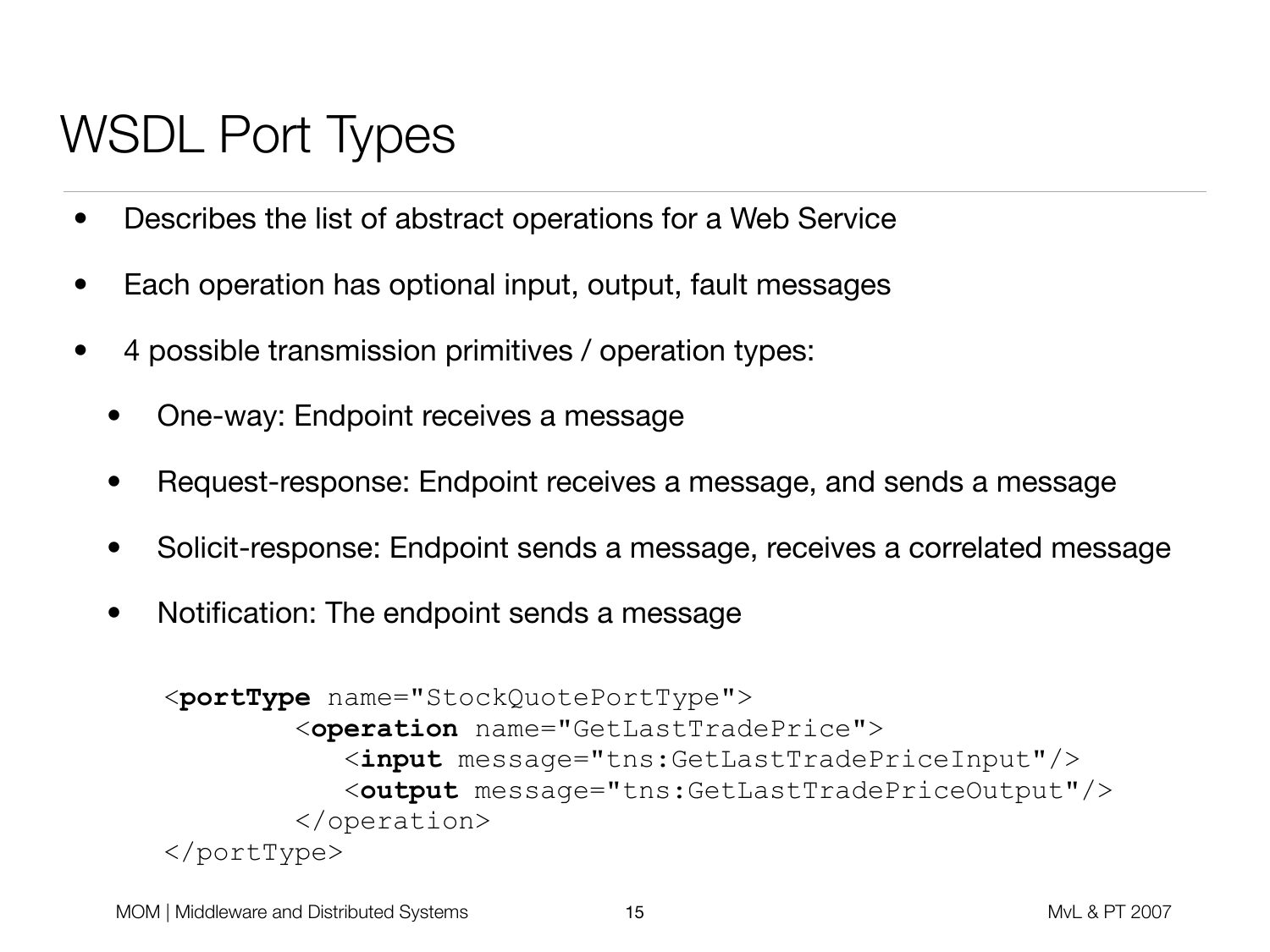# WSDL Bindings

- Message format and protocol details for each port
	- Binding type attribute relates to *portType* definition
- In case of SOAP binding, attributes for SOAP encoding style and transport protocol (defined in WSDL SOAP binding)
	- Mapping of WSDL operations, specification of SOAP encoding for each one

```
<binding name="StockQuoteBinding" type="tns:StockQuotePortType">
 <soap:binding style="document" 
                transport="http://schemas.xmlsoap.org/soap/http"/>
  <operation name="GetLastTradePrice">
    <soap:operation soapAction="http://example.com/GLTrdPrice"/>
    <input>
       <soap:body use="literal"/>
    </input>
    <output>
       <soap:body use="literal"/>
    </output>
 </operation>
```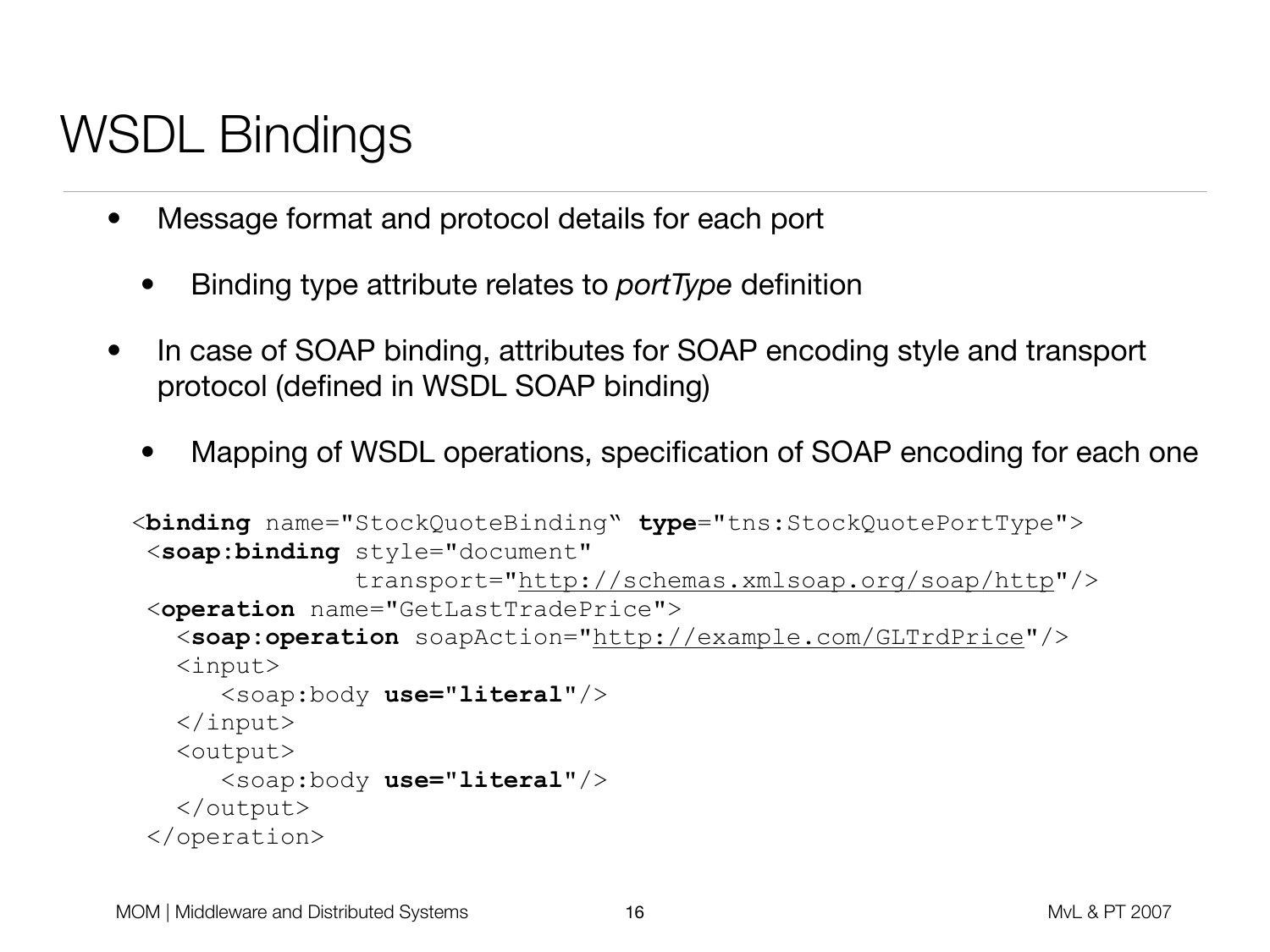## WSDL Services

- List of ports
- Defines physical location for a communication end-point
- Name, message format and protocol details for each port
- Again specific elements from WSDL SOAP binding

```
<service name="StockQuoteService">
    <documentation>My first service</documentation>
    <port name="StockQuotePort" 
          binding="tns:StockQuoteBinding">
       <soap:address location="http://example.com/stockquote"/>
    </port>
</service>
```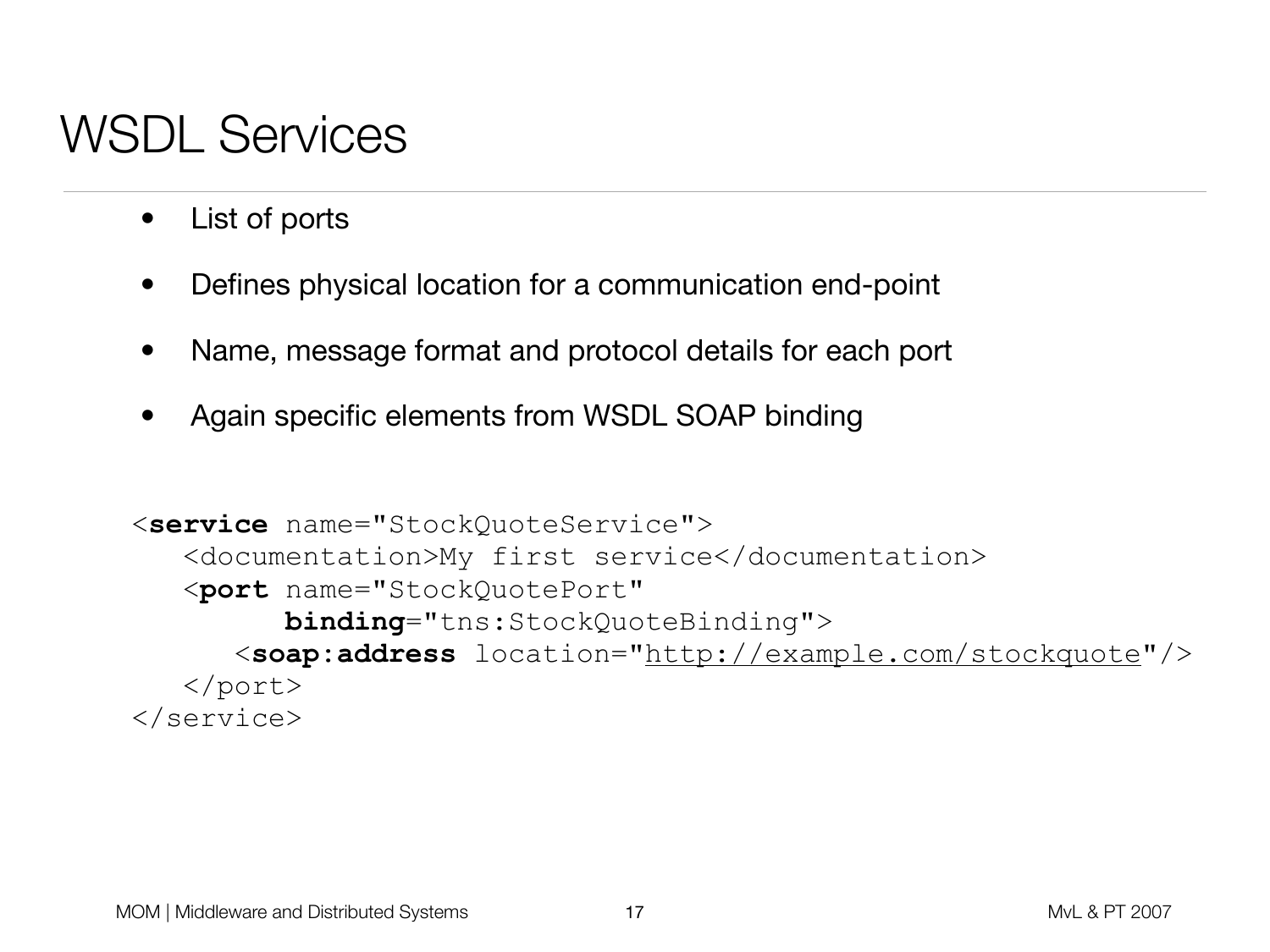#### SOAP

- XML-based messaging protocol, specified by W3C
- "lightweight protocol for exchange of information in a decentralized, distributed environment"
- Current version 1.2 (W3C), version 1.1 widely used
- Processing model (roles, relays)
- Fault information
- Three parts in the SOAP specification:
	- Envelope structure for defining messages
	- Rules for encoding application-specific data types
	- Convention for doing RPC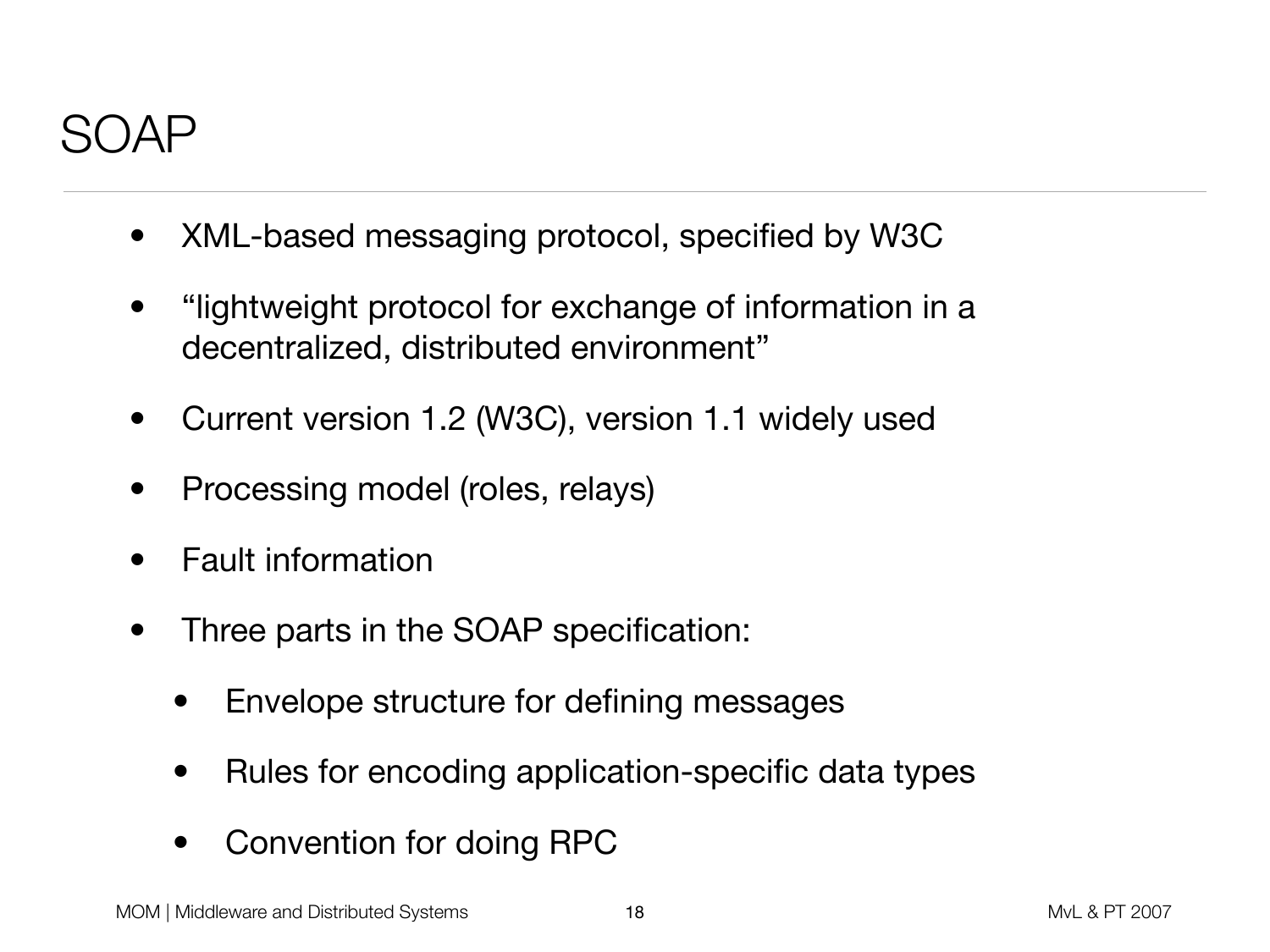### SOAP Protocol Stack

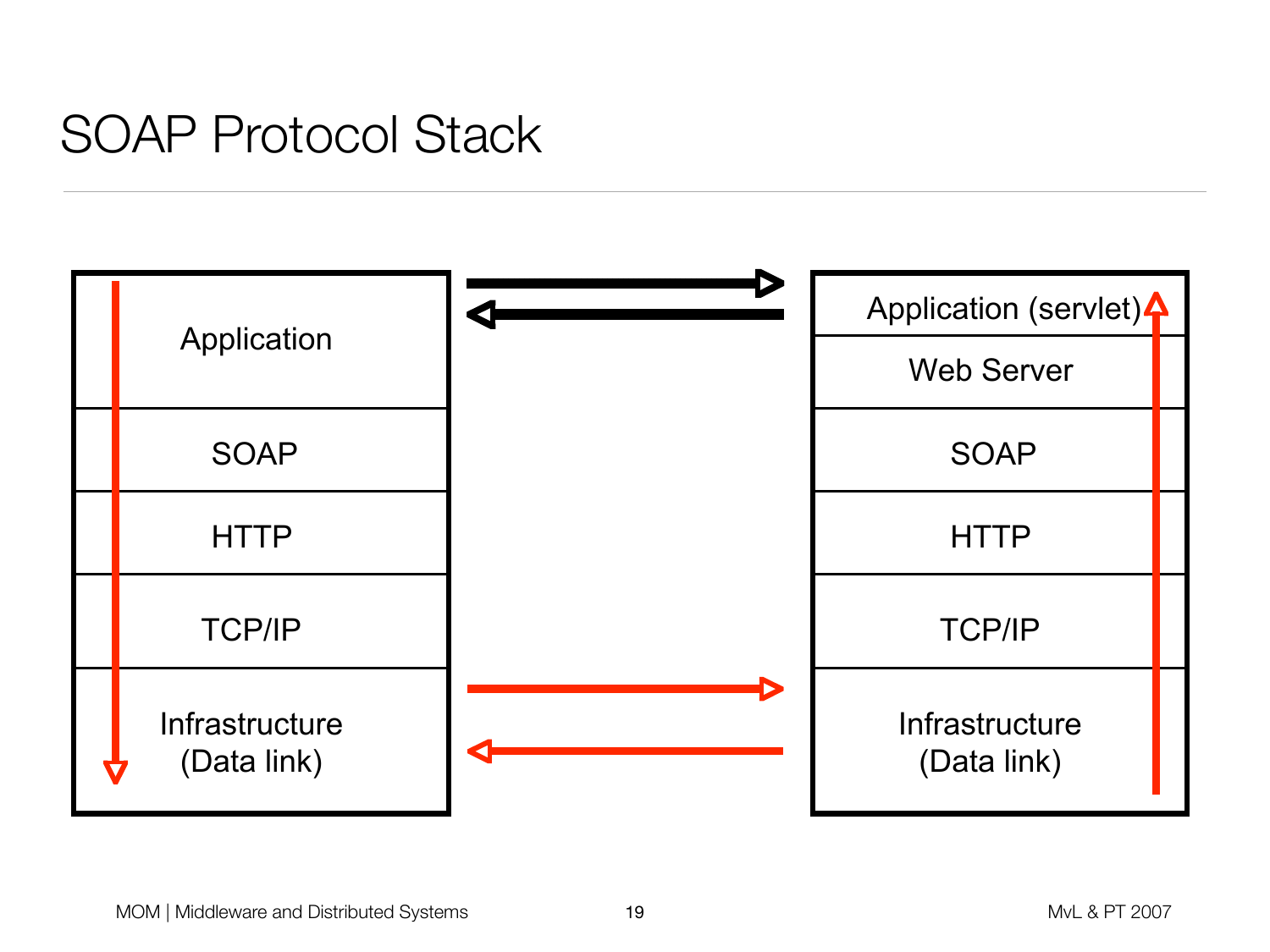## SOAP Usage Scenarios

- Fire-and-forget to single/multiple receiver (notifications)
- RPC, Request/response asynchronous communication
- (Multiple) Third party intermediary
- Request with acknowledgment
- Request with encrypted payload
- Multiple asynchronous responses
- **Caching**
- Routing

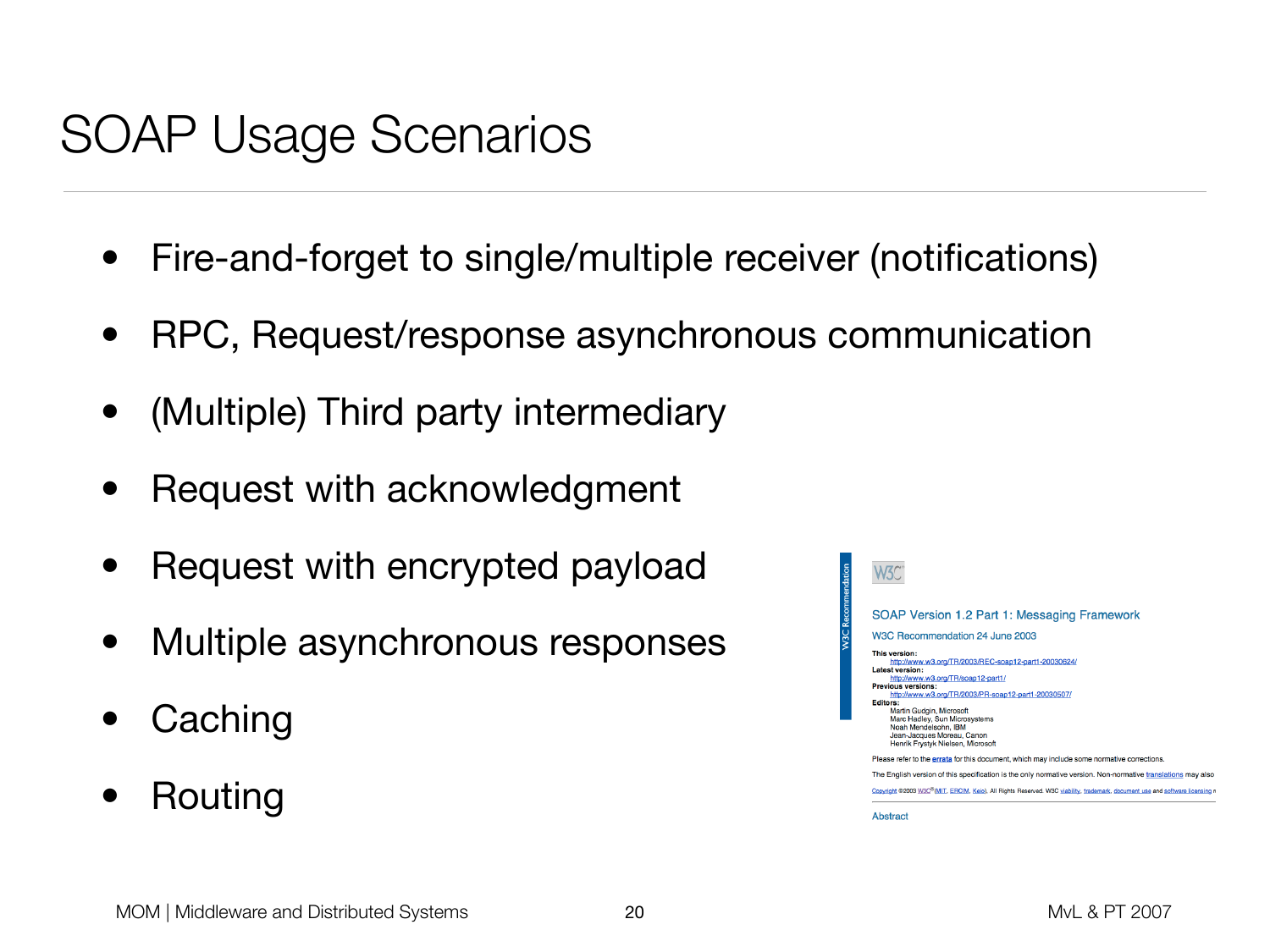### SOAP Non-Goals

- Distributed Garbage Collection
	- Resource-related WS standards
- Batching of messages
- Objects-by-reference
	- But WS-Addressing introduces EPR's
- Activation
	- SOAP is a protocol specification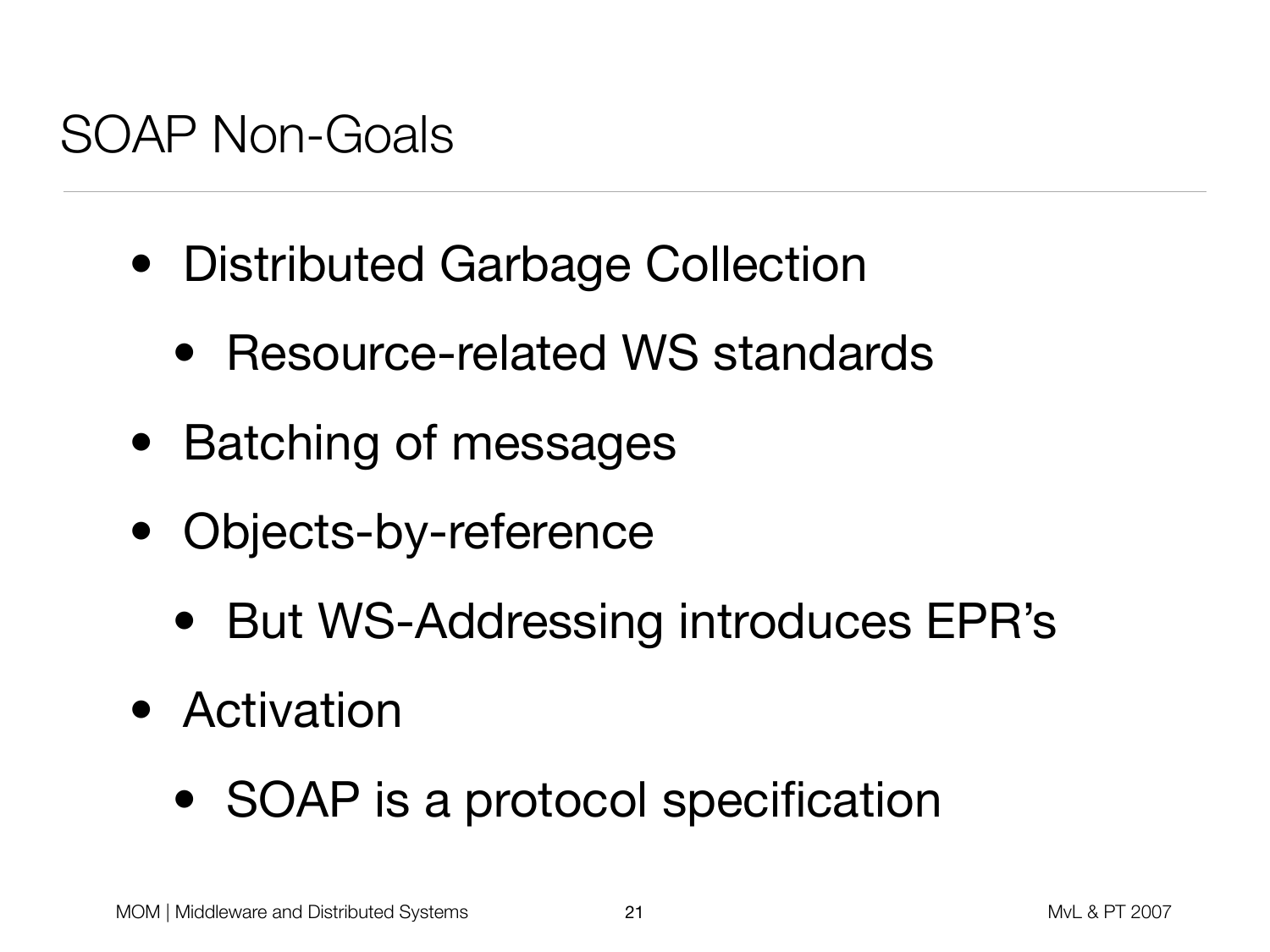## SOAP Companions

- WSDL: Web Services Definition Language
	- Interface definition: endpoints, operations, and messages
	- XML vocabulary for describing services (SOAP, HTTP, MIME)
- UDDI: Universal Description Discovery and Integration
	- Repository service for discovery of services
	- XML schemas for various information models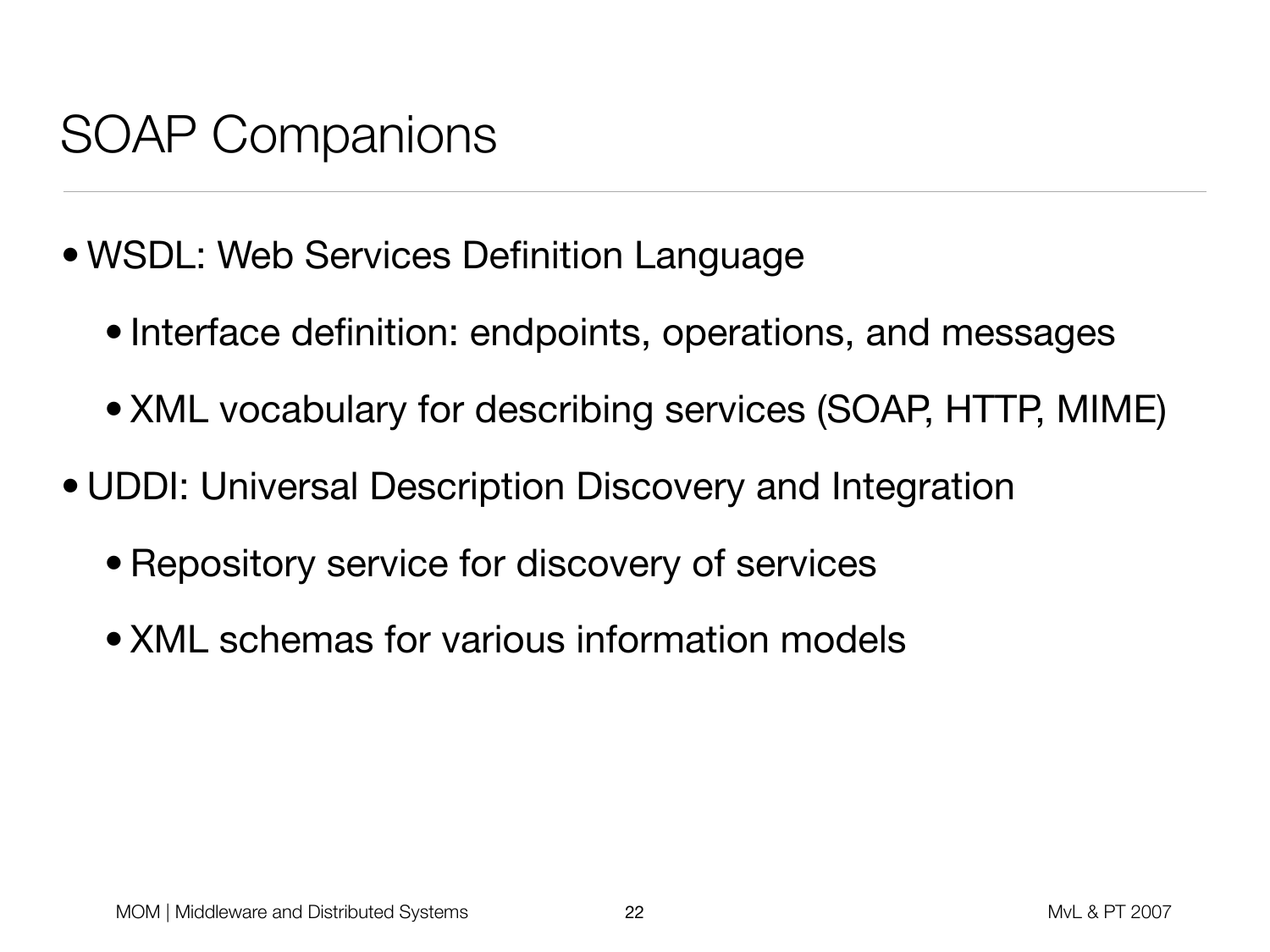## SOAP Messages

- Emitted by sender, targeted at ultimate receiver, through intermediaries (loosely coupled, point-to-point)
- Header blocks can be specific to above actors
- Might be required to understand header blocks
- Body blocks are always for the ultimate receiver
- Intermediary processes and removes appropriate header blocks, may add new header blocks

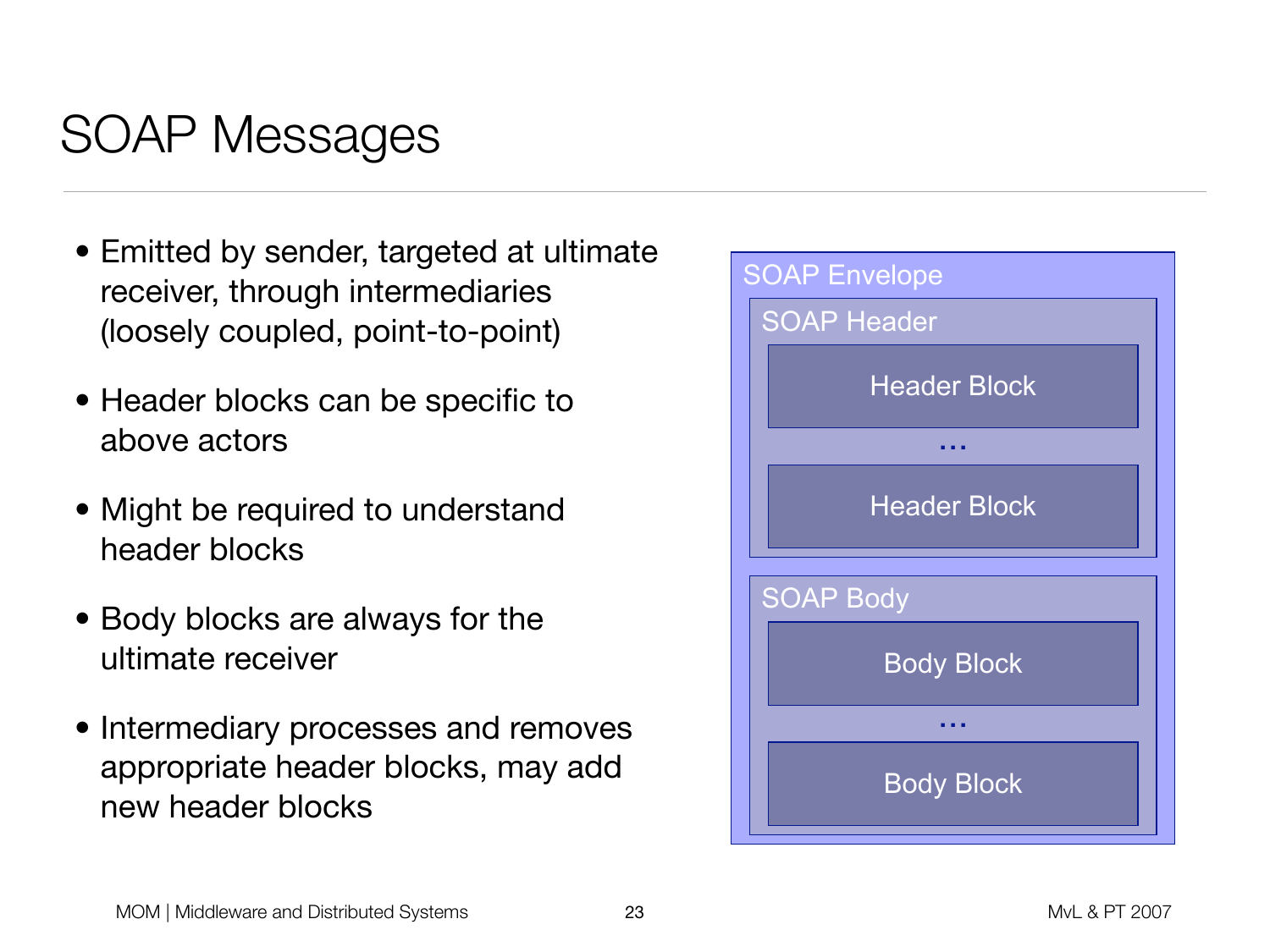### SOAP Envelope & Header

```
<?xml version='1.0' ?> 
<env:Envelope xmlns:env="http://www.w3.org/2003/05/soap-envelope"> 
<env:Header> 
   <m:reservation xmlns:m="http://travelcompany.example.org/reservation" 
           env:role="http://www.w3.org/2003/05/soap-envelope/role/next" 
            env:mustUnderstand="true"> 
     <m:reference>uuid:093a2da1-q345-739r-ba5d-pqff98fe8j7d</m:reference> 
     <m:dateAndTime>2001-11-29T13:20:00.000-05:00</m:dateAndTime> 
   </m:reservation> 
   <n:passenger xmlns:n="http://mycompany.example.com/employees" 
           env:role="http://www.w3.org/2003/05/soap-envelope/role/next" 
            env:mustUnderstand="true"> 
     <n:name>Åke Jógvan Øyvind</n:name> 
  \langle n:passenger\rangle </env:Header>
  <env:Body> ... </env:Body> 
</env:Envelope>
```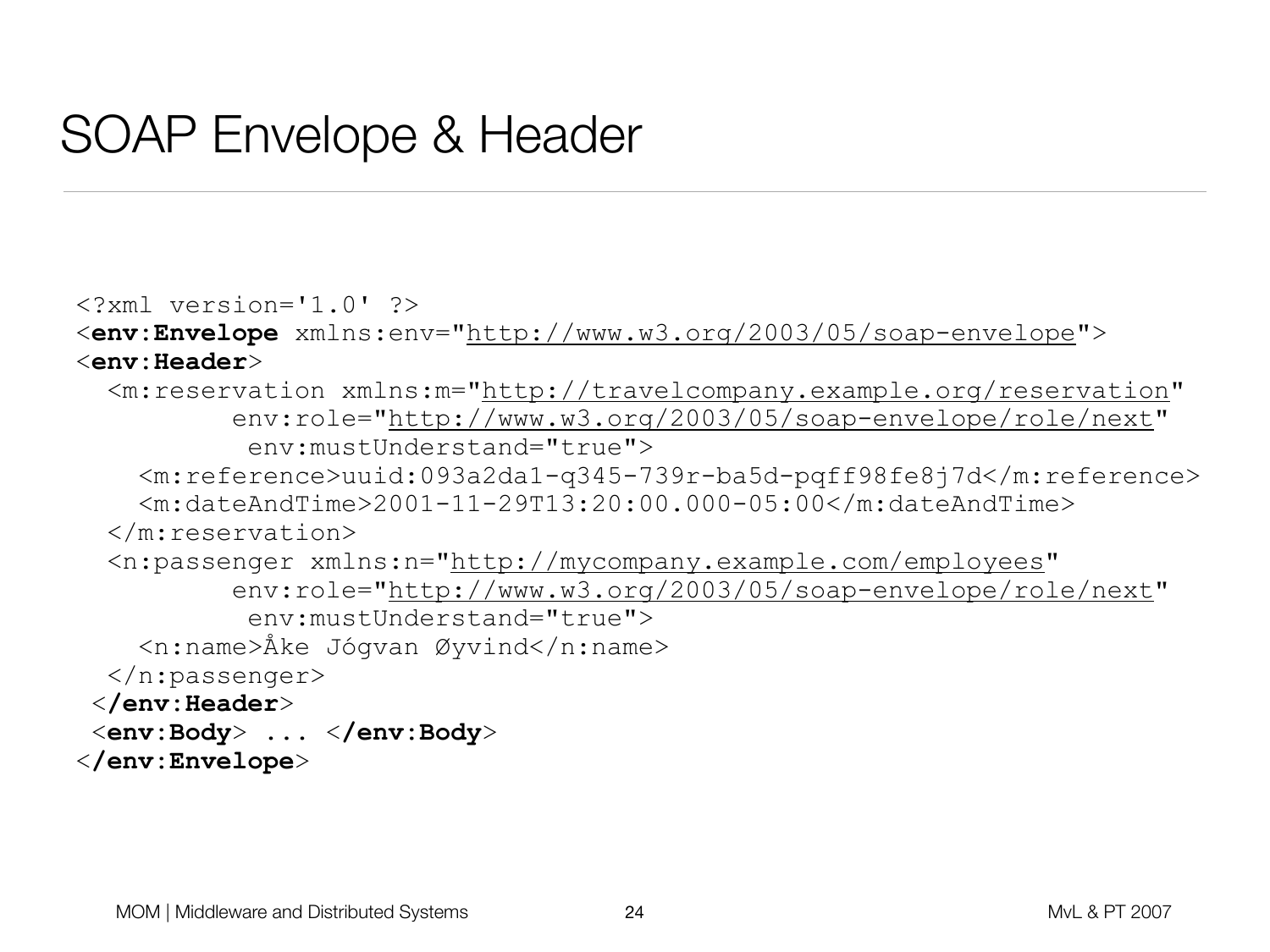### SOAP Header Roles

- Predefined roles
	- *next*: Each SOAP intermediary and the ultimate SOAP receiver MUST act in this role
	- *none*: SOAP nodes MUST NOT act in this role
		- never formally processed
		- may carry data that is required for processing of other header blocks
	- *ultimateReceiver*: The ultimate receiver MUST act in this role
- *env:mustUnderstand* is "true" or "false"
- Intermediary may drop, modify, or add headers
	- Headers targeted at intermediary are removed, unless *env:relay* is true (and unless processing of the header reinserts it)

MOM | Middleware and Distributed Systems 25 All 2007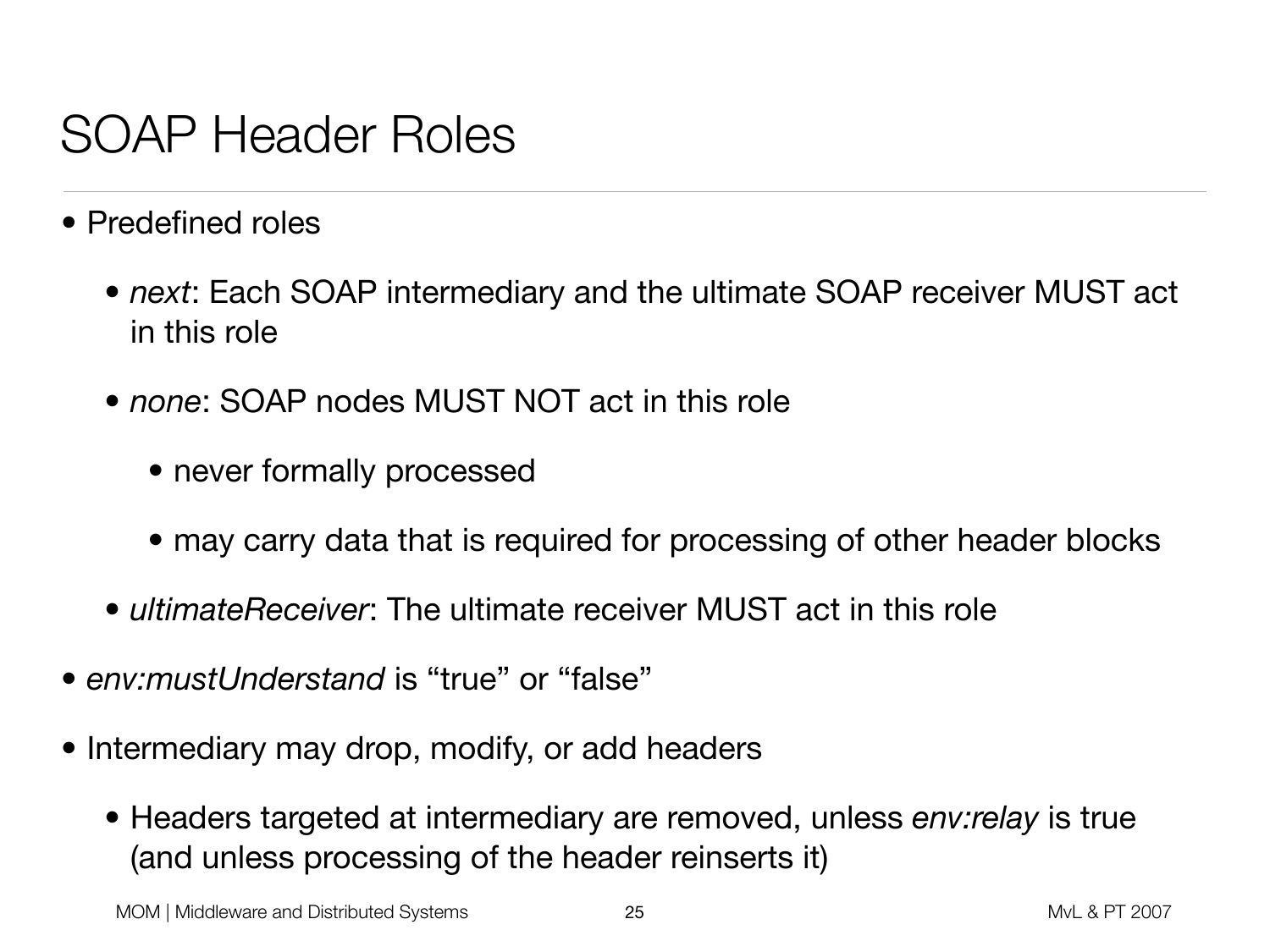#### SOAP Body

- Mandatory part of the SOAP message, predefined tag name
	- Payload content must be well-formed XML, without XML prolog
	- Information is interpreted by the application
	- Special encoding of binary data (SOAP with attachments, MTOM)
- Body processing
	- Targeted at ultimate receiver
	- Structure completely application-defined, except for faults
	- Structure of body specified in *env:encodingStyle* attribute
		- No default value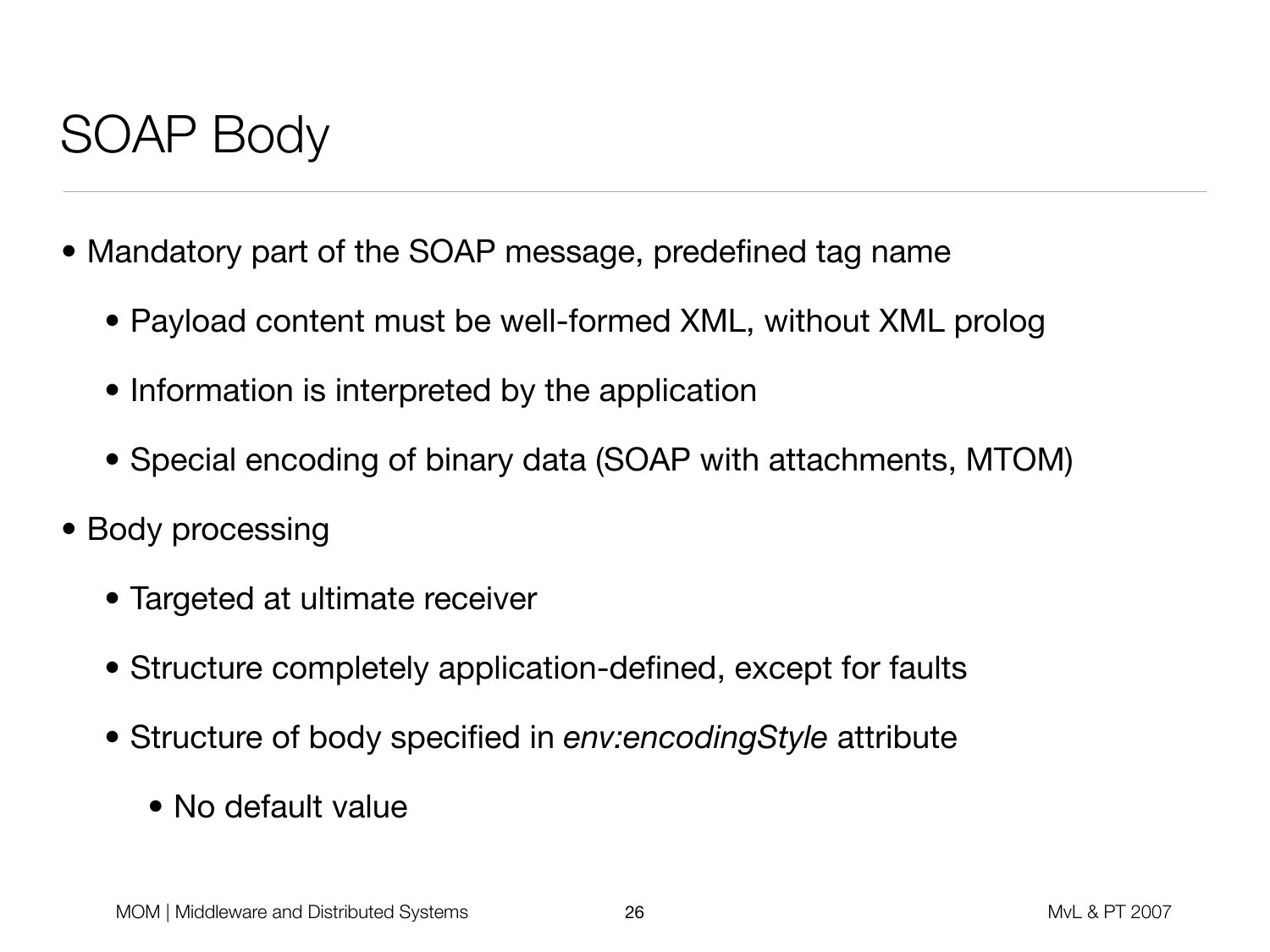## SOAP Body

<env:Body>  $< p$ : itinerary xmlns:p="[http://travelcompany.example.org/reservation/travel"](http://travelcompany.example.org/reservation/travel)> <p:departure> <p:departing>New York</p:departing> <p:arriving>Los Angeles</p:arriving> <p:departureDate>2001-12-14</p:departureDate> <p:departureTime>late afternoon</p:departureTime> <p:seatPreference>aisle</p:seatPreference> </p:departure> <p:return> <p:departing>Los Angeles</p:departing> <p:arriving>New York</p:arriving> <p:departureDate>2001-12-20</p:departureDate> <p:departureTime>mid-morning</p:departureTime>

```
 <p:seatPreference/>
```

```
 </p:return>
```

```
 </p:itinerary>
```

```
</env:Body>
```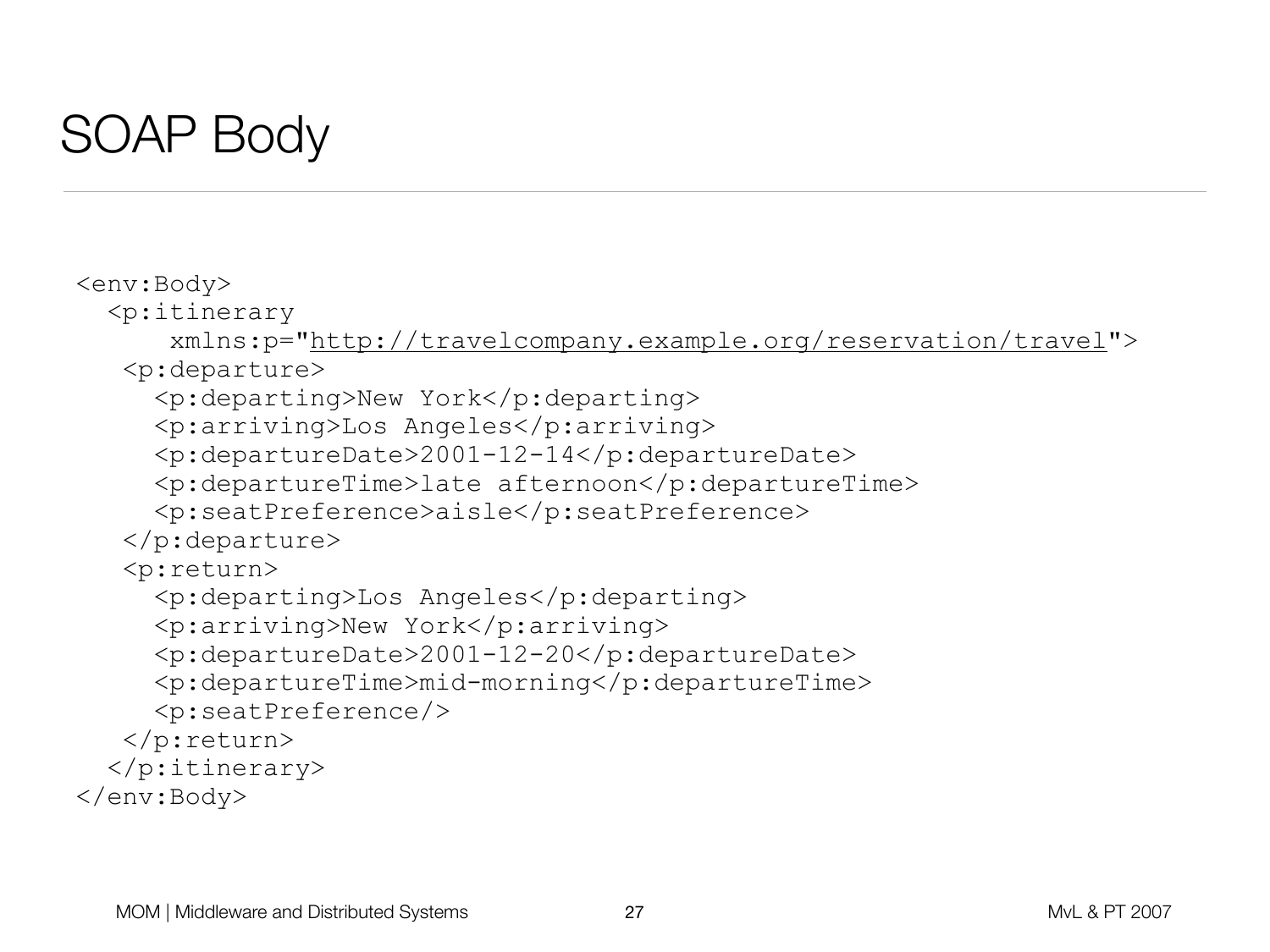### SOAP Faults

- SOAP fault block (*env:Fault*) as only child element of the SOAP body in the response message
- *env:Code* element with *env:Value* child
	- Possible values are *env:{VersionMismatch, MustUnderstand, DataEncodingUnknown, Sender, Receiver}*, possible additional *env:Subcode* child
- *env:Reason*, with optional *env:Text* children
- Optional *env:Node*, with URI content
- Optional *env:Role*, with URI content
- Optional *env:Detail*, with arbitrary attributes and child elements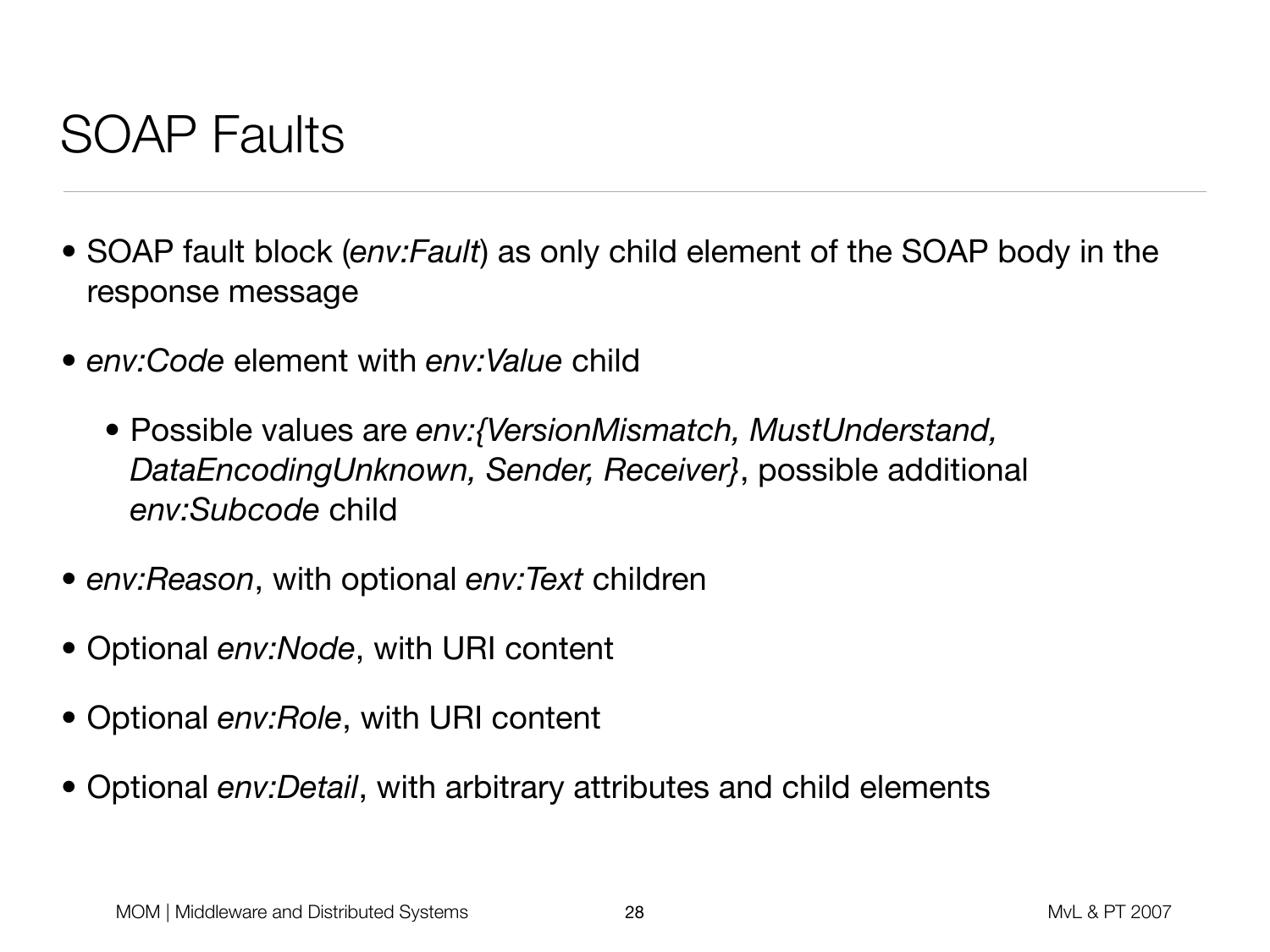## RPC with SOAP

- Special use case, since transfered XML document now represents RPC
- SOAP Version 1.2, Part 2: Adjuncts
- Demands transport of request parameters and response values / fault information
- Different XML serialization approaches for graphs of untyped data structures
	- SOAP encoding, based on Section 5 from the SOAP spec
	- Literal encoding, where the structure is defined by XML Schema in the WSDL
- Different message styles
	- RPC style body must conform to structure that indicates RPC data
		- Mapping of incoming data to RPC paradigm by SOAP stack
	- Document style opaque payload, mapping to RPC by application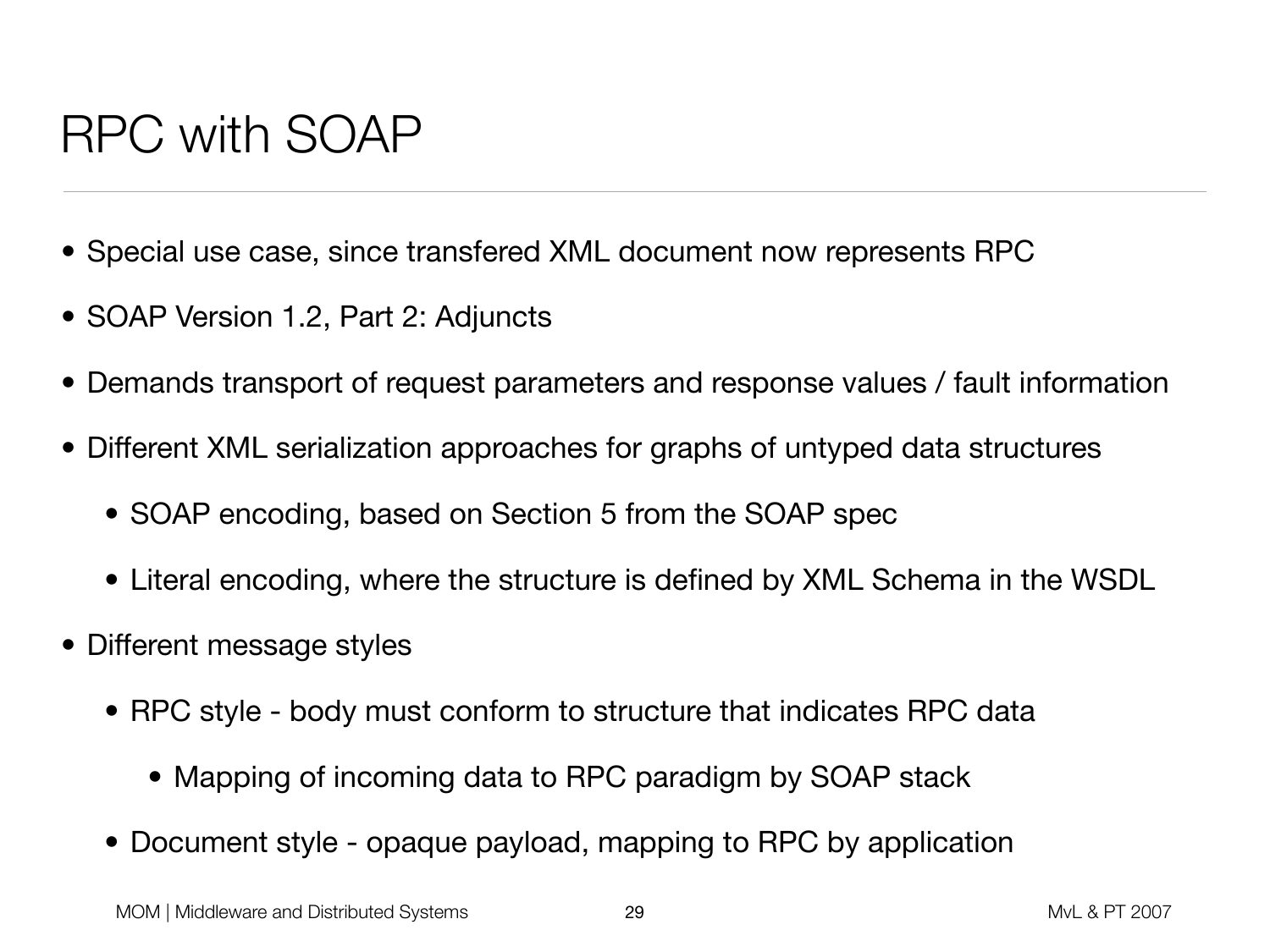## SOAP Encoding Example

```
<xsd:complexType name="Point">
   <xsd:sequence>
     <xsd:element name="x" type="xsd:int" />
     <xsd:element name="y" type="xsd:int" />
   </xsd:sequence>
</xsd:complexType>
...
<wsdl:message name="DistInput">
  <wsdl:part name="p1" type="tns:Point" />
  <wsdl:part name="p2" type="tns:Point" />
</wsdl:message>
<wsdl:message name="DistOutput">
  <wsdl:part name="result" type="xsd:float" />
</wsdl:message>
<wsdl:portType name="Geometry">
  <wsdl:operation name="Dist">
   <wsdl:input message="tns:DistInput" />
   <wsdl:output message="tns:DistOutput" />
  </wsdl:operation>
</wsdl:portType>
```
...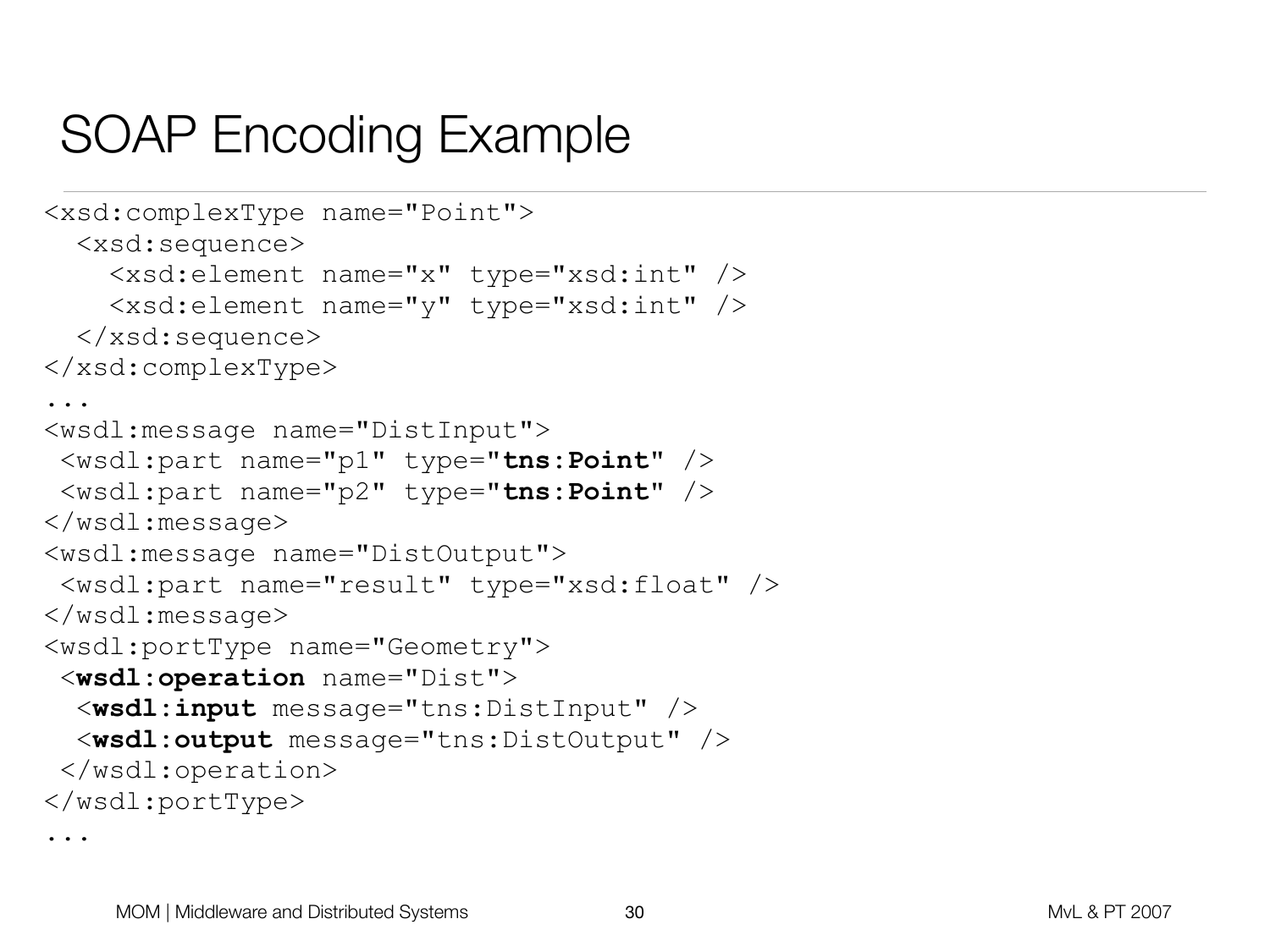### SOAP Encoding: Resulting Example Request

```
...
        <ns:Dist xmlns:ns="...">
           <p1>\langle x>10\langle x\rangle<y>20</y>
           \langle/p1>
           <p2>
               \langle x \rangle100\langle x \rangle\langle y \rangle 200 \langle y \rangle\langle/p2>
       \langle/ns:Dist\rangle
```
...

```
...
     <ns:Dist xmlns:ns="...">
       <p1 href="#id1" />
       <p2 href="#id1" />
    \langle/ns:Dist>
     <ns:Point id="id1"
       xmlns:ns="...">
       &lt;x>10</u><u><math>\times</math><y>20</y>
     </ns:Point>
```

```
Point one = new Point(10, 20);
Point two = new Point(100, 200);
float f = proxy.Distance(one, two);
```

```
Point one = new Point(10, 20);
float f = proxy.Distance(one, one);
```
...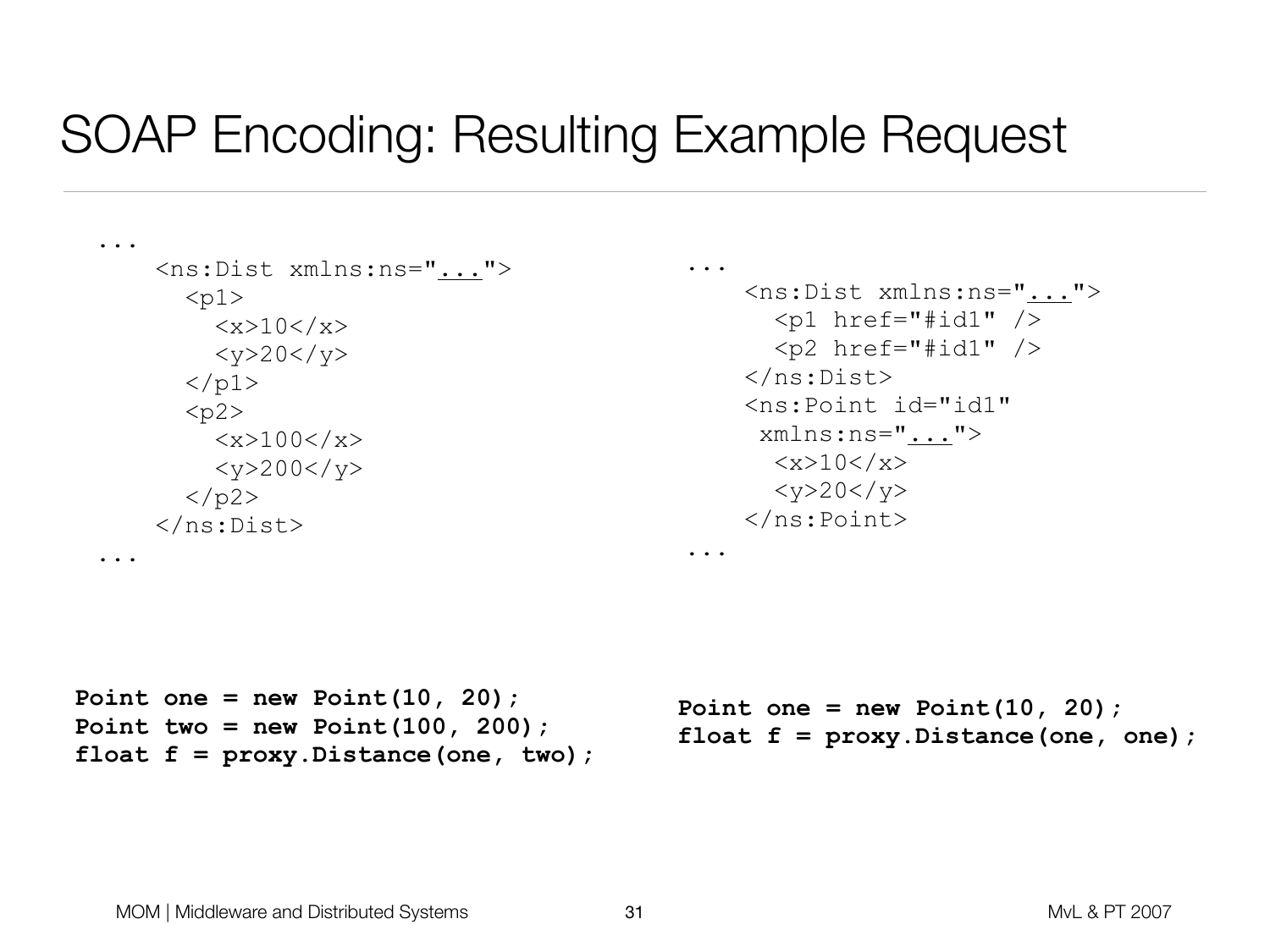## Document Style SOAP

- Document/literal is based on XML schema definition
	- More powerful description, also for complex parameter types
- Demands usage of XML parsing technology in applications
- RPC encodings lacks mapping from XML schema type to object graph (e.g. xsd:sequence -> graph)
- RPC- vs. Document-style was the primary source of WS implementation interoperability problems in the past
	- RPC/encoded (JAX-RPC) vs. Document/literal (.NET)
	- Document/wrapped as special literal style, to express the operation name
- WSDL defines encoding style for communication with the specified Web Service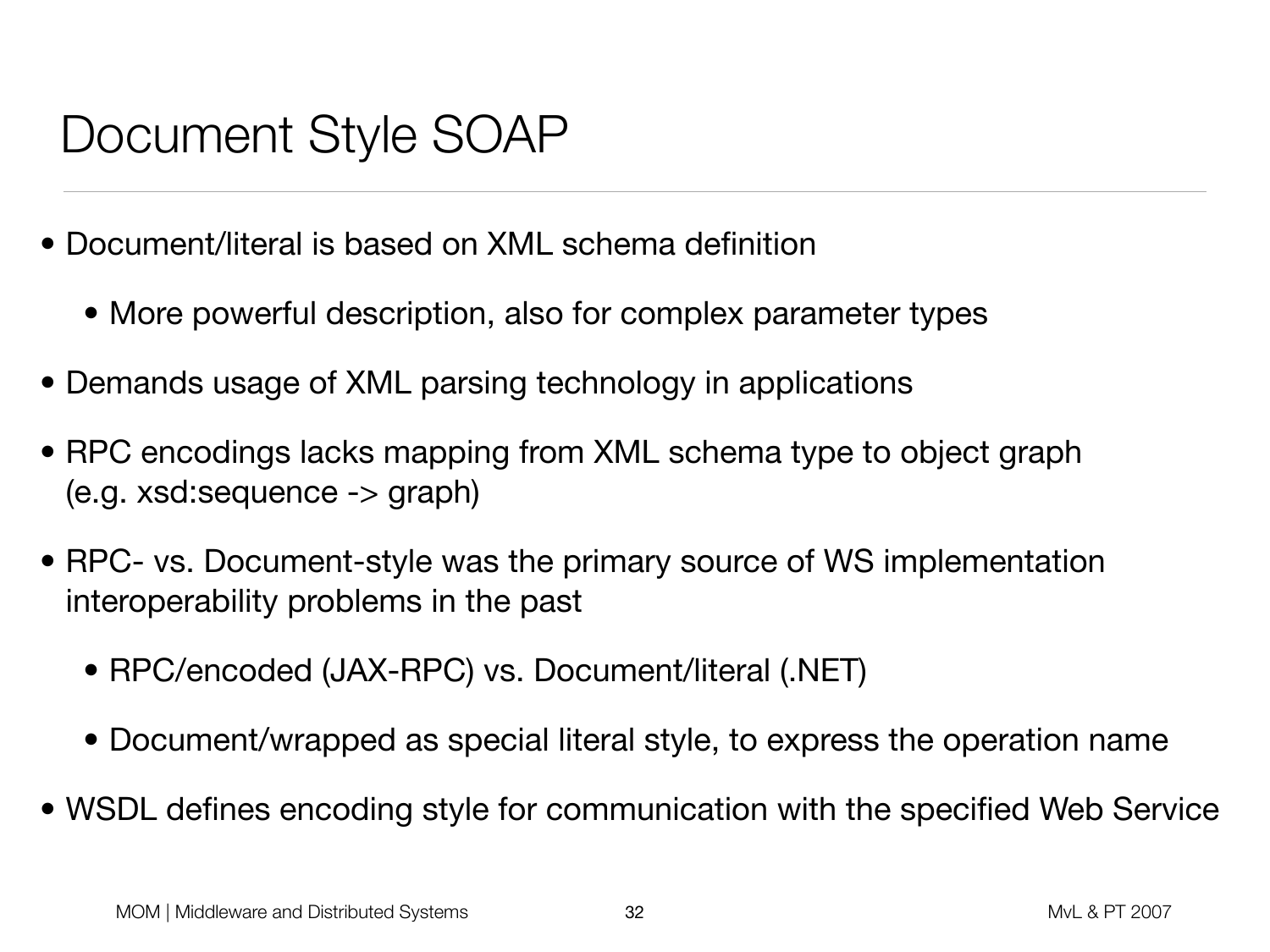# Encodings Today

- •RPC/literal allows formulation of data structures with Schema
	- Still demands, RPC' style organization of body
	- Schema does not tell the message body infoset, no validation possible
- •RPC/literal is a subset of Document/literal
	- WS-I allows both
- Tools meanwhile agreed on document / wrapped
	- Convention to have operation name as child to <soap:body>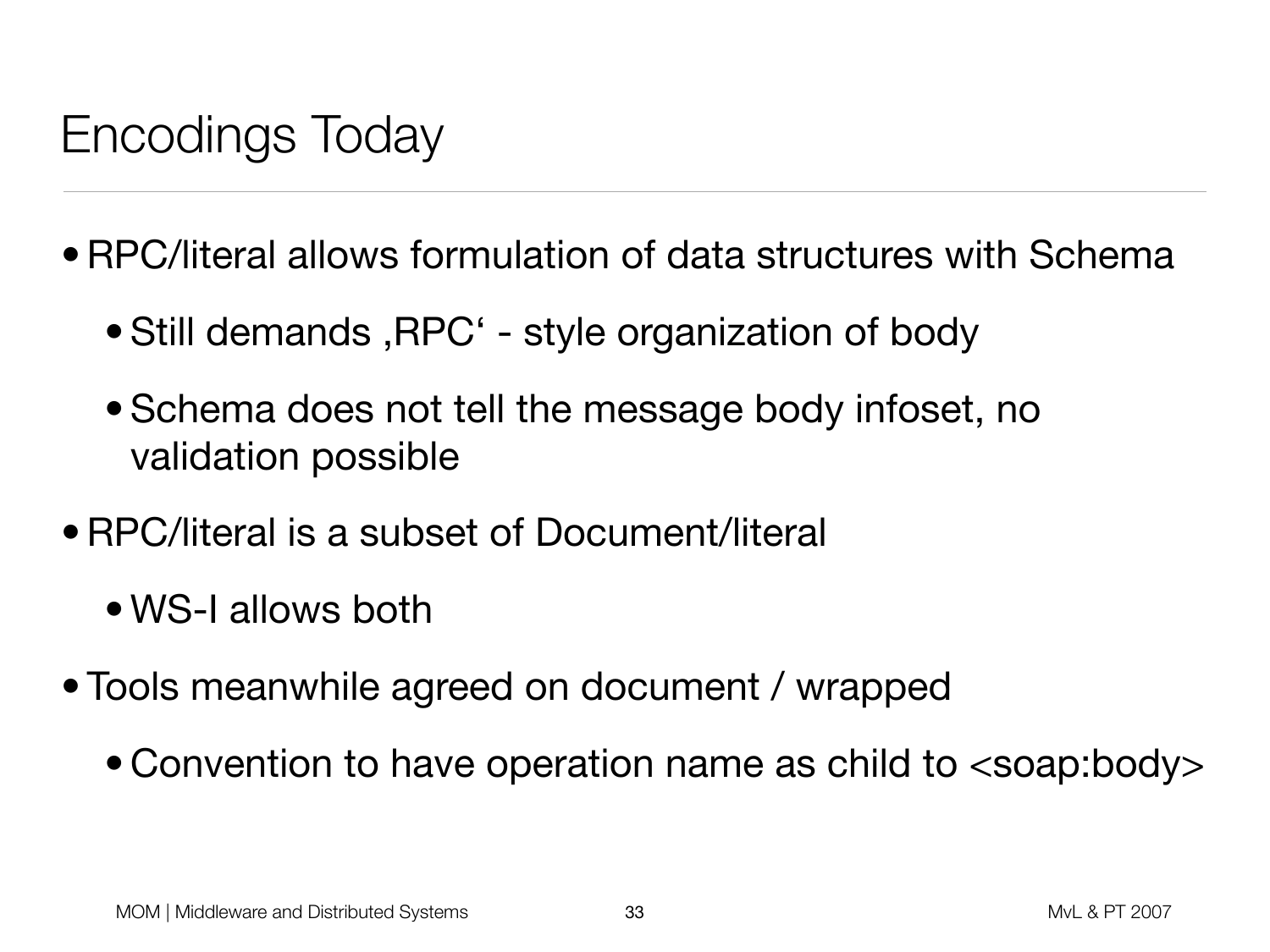# SOAP (In)Efficiency

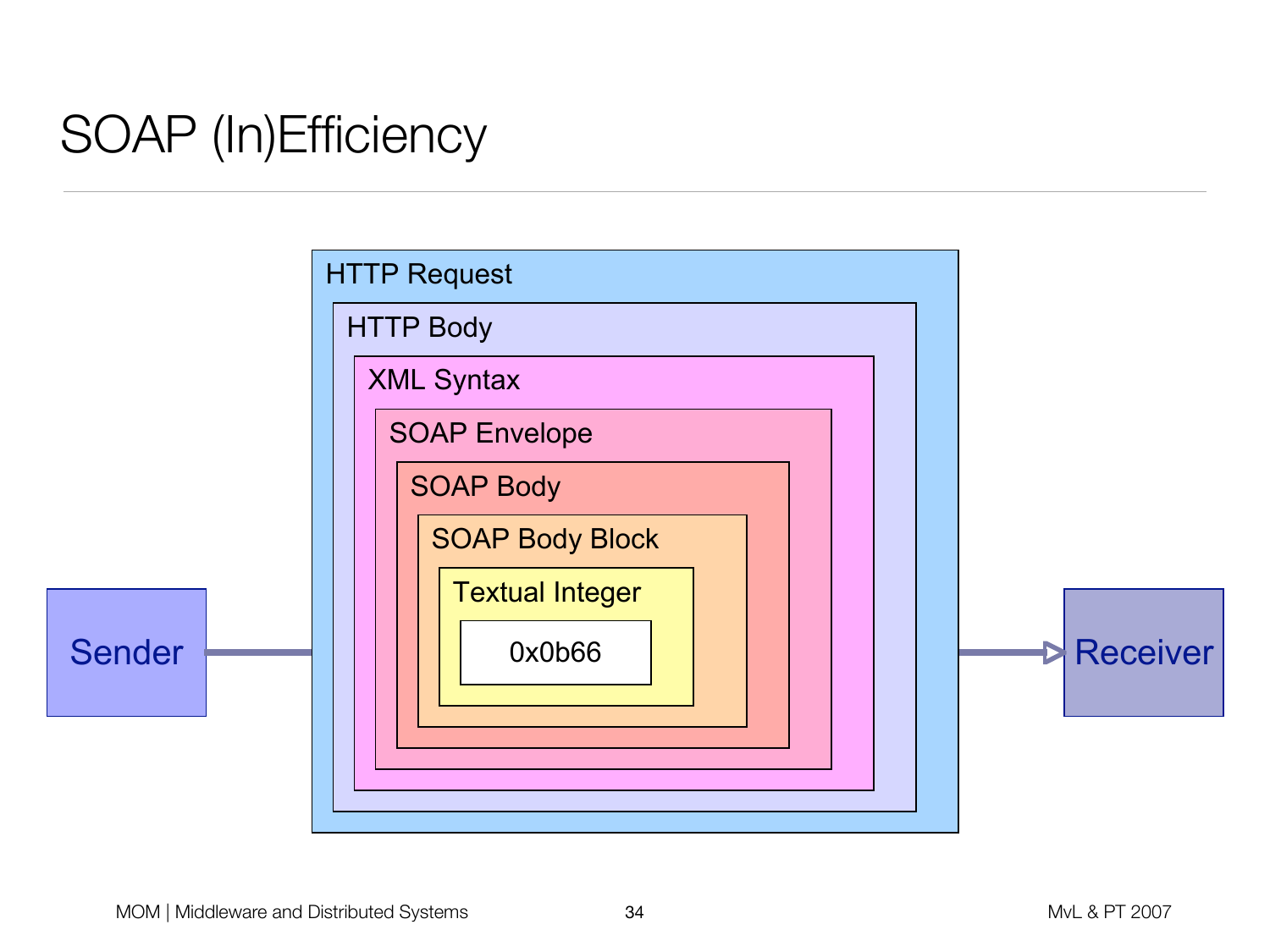## Web Service Middleware Communication

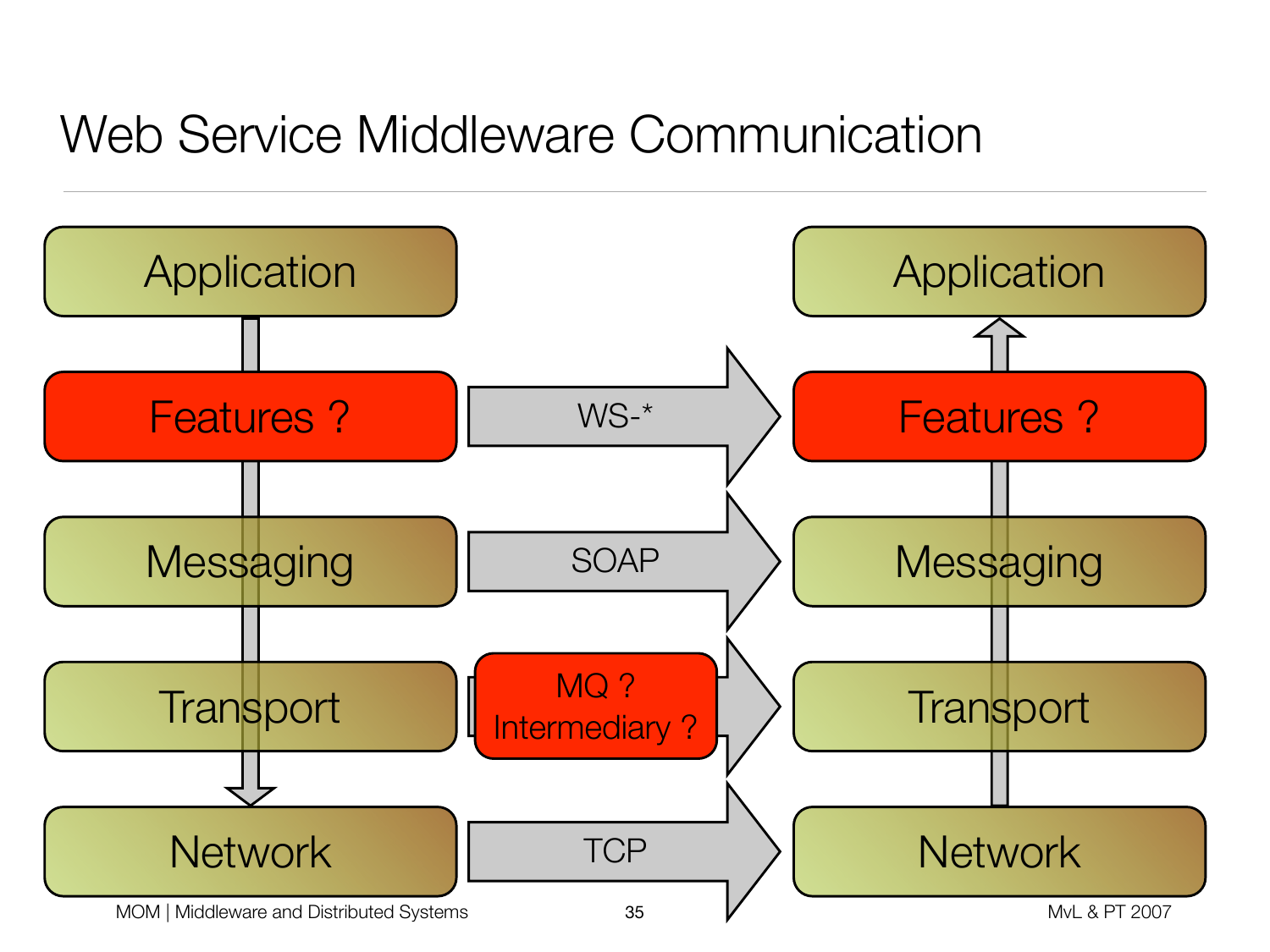### WS-\* Standards

- Everything on-top-of SOAP, WSDL, and UDDI
- Huge number of documents, topics, and versions
- Different organizations with different influence and power
- Concurrent specifications, competing implementations



innoq.com

Microsoft with / against IBM against the rest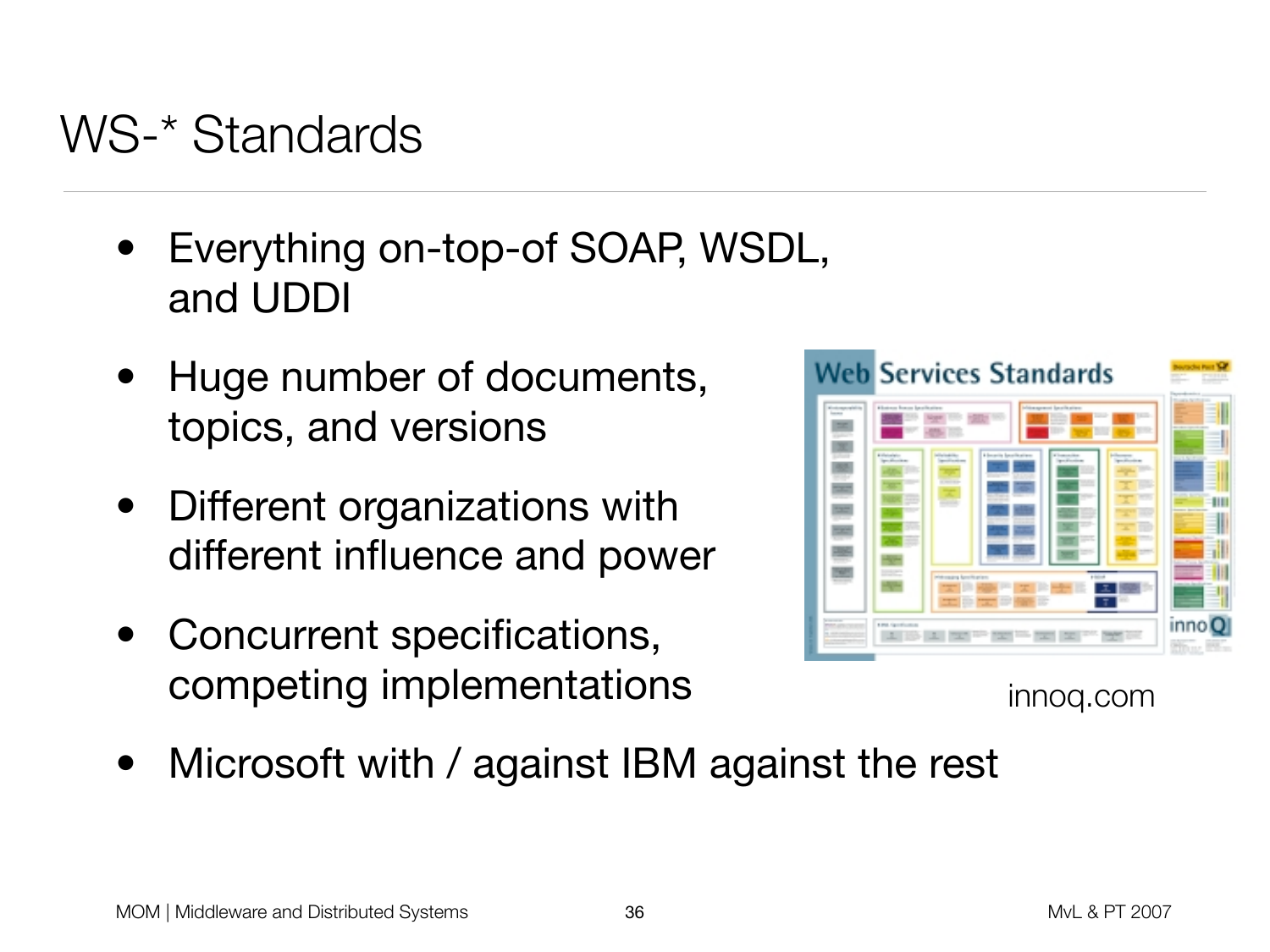### Web Service Specification Landscape

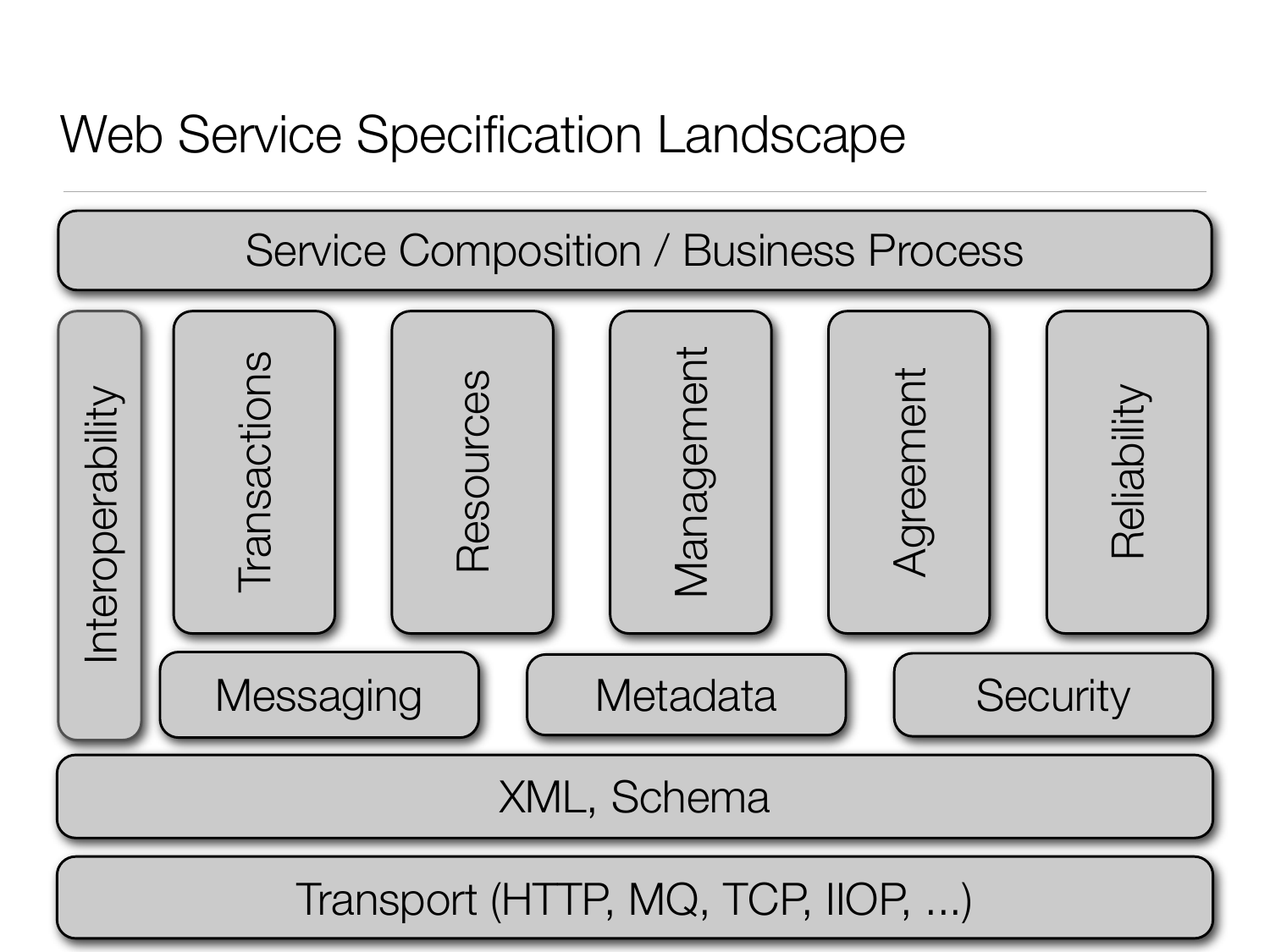# Asynchronous Messaging



- WS-Notification 1.2 (IBM)
	- WS-BaseNotification
	- WS-BrokeredNotification
- WS-Eventing (IBM, MS)

| IBM, Tibco, HP        |
|-----------------------|
| <b>OASIS Standard</b> |
| ETTK, Axis,           |

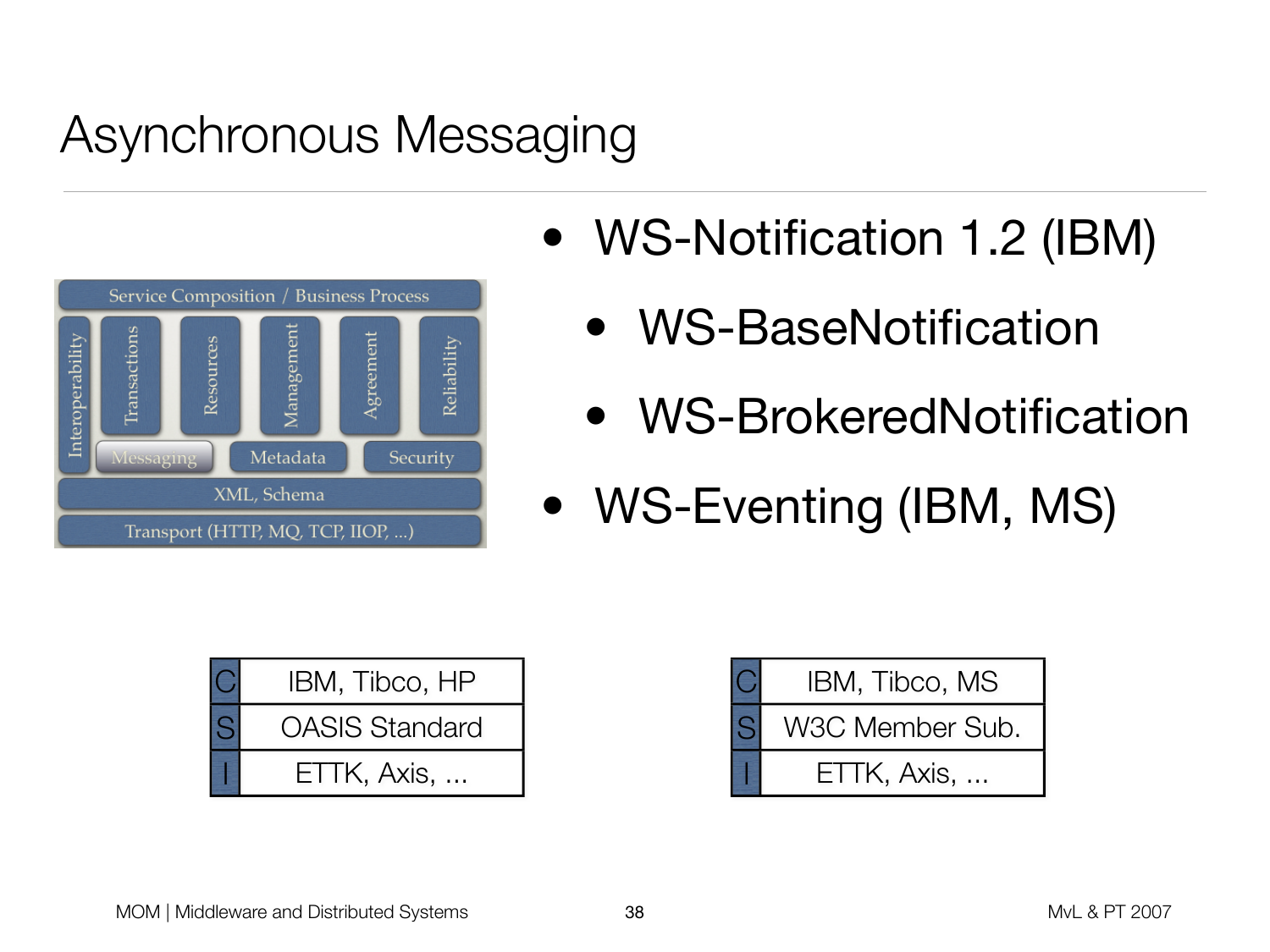## Push Notification With Web Services



MOM | Middleware and Distributed Systems and  $\sim$  2007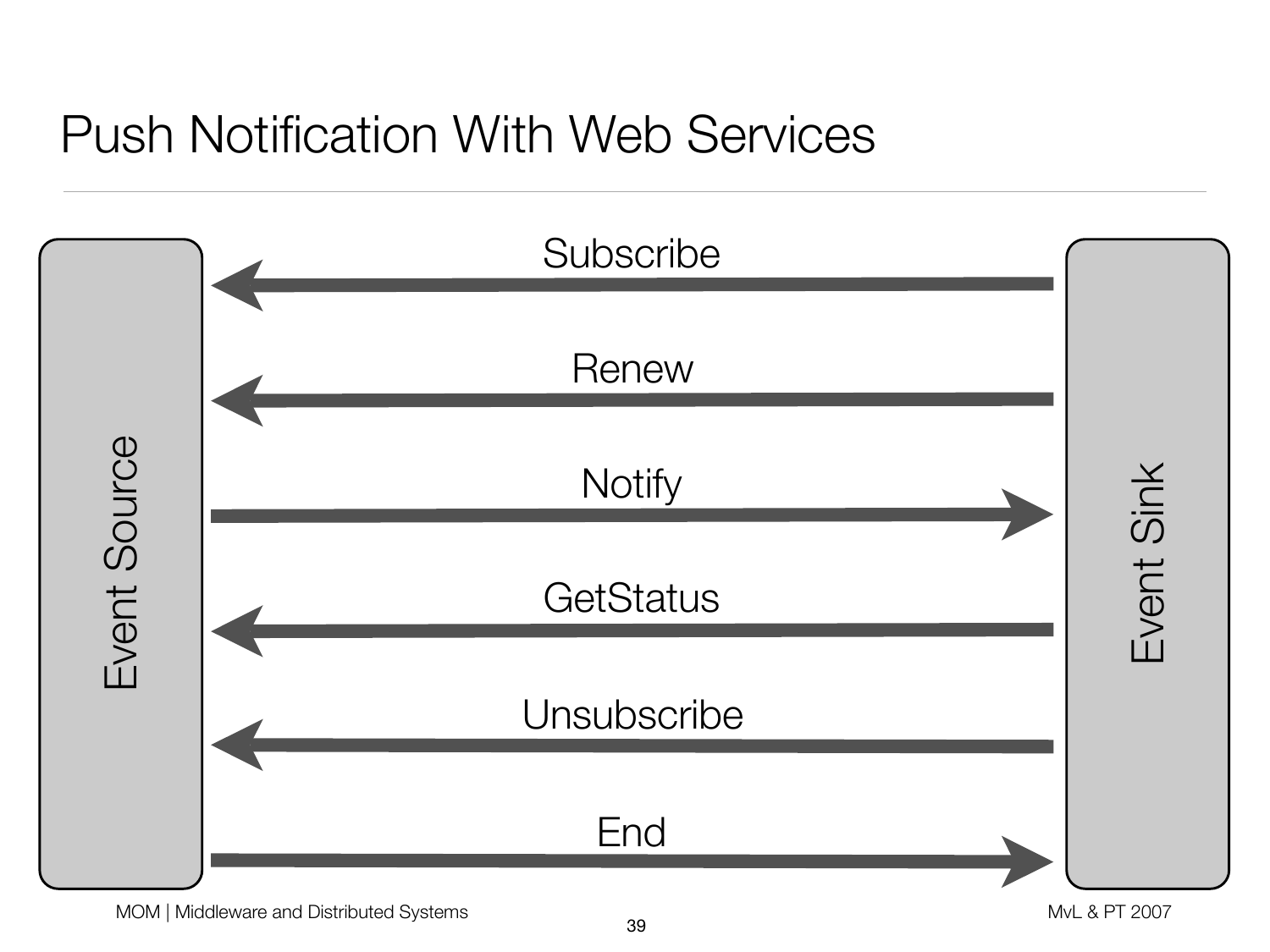- **Web Service Base Notification 1.3**
	- Interfaces for consumers and producers
- **Web Services Topics 1.3 (WS-Topics)**
	- Mechanisms to organize and categorize items of interest for subscription
- **Web Services Brokered Notification 1.3**
	- Interface for Notification Broker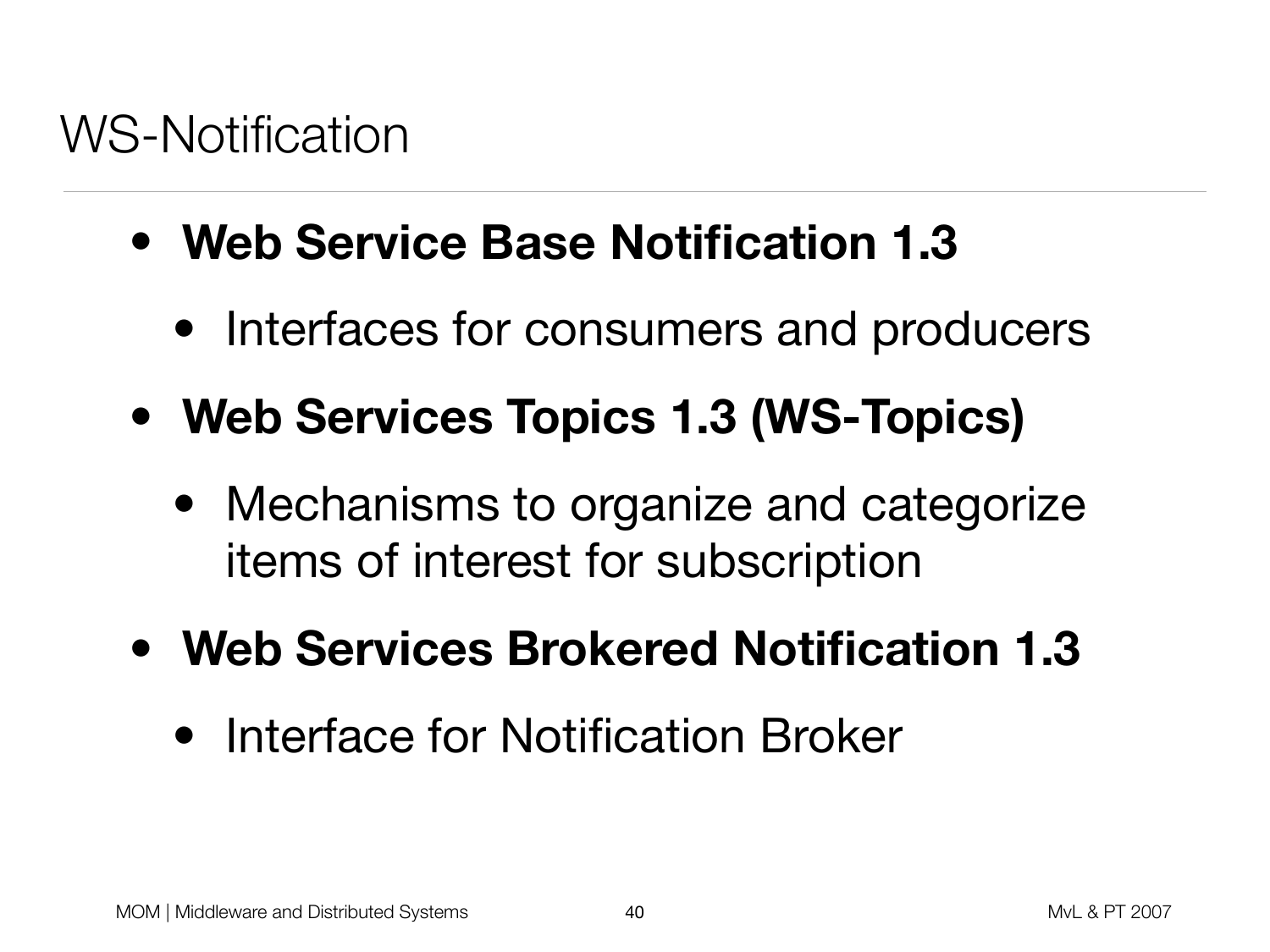### WS-BaseNotification

- Different roles with their endpoints producer, consumer, subscription manager, subscriber
- Two ways of notification (no response expected)
	- Producer sends raw application-specific content
	- Producer send special Notify message
		- Subscription reference
		- Topic and topic dialect
		- Producer reference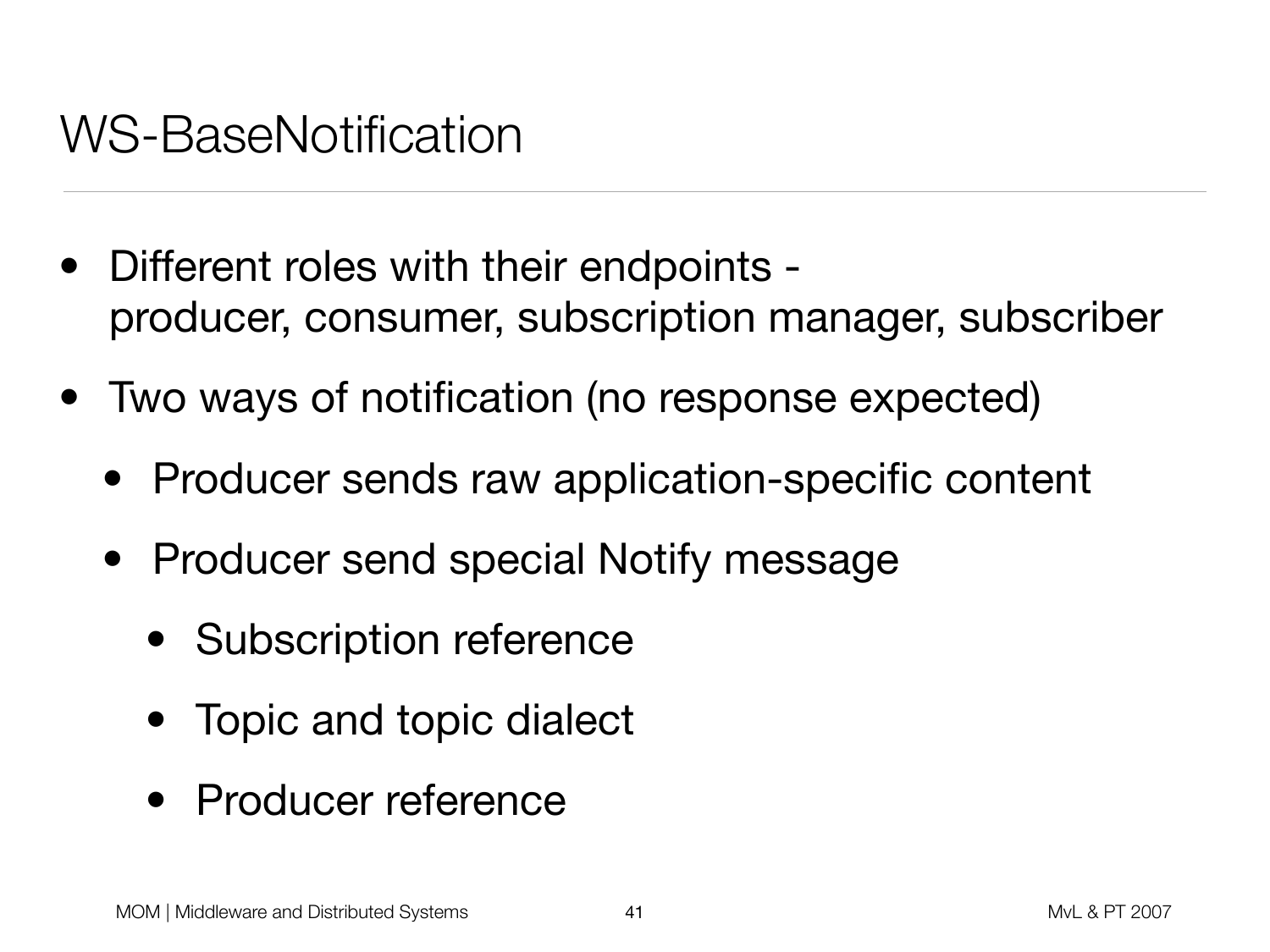### Notify Message Infoset

```
...
<wsnt:Notify>
   <wsnt:NotificationMessage>
     <wsnt:SubscriptionReference>
       wsa:EndpointReferenceType
     </wsnt:SubscriptionReference> ?
     <wsnt:Topic Dialect="xsd:anyURI">
       {any} ?
     </wsnt:Topic>?
     <wsnt:ProducerReference>
       wsa:EndpointReferenceType
     </wsnt:ProducerReference> ?
     <wsnt:Message>
       {any}
     </wsnt:Message>
   </wsnt:NotificationMessage> +
  \{any\} *
</wsnt:Notify>
```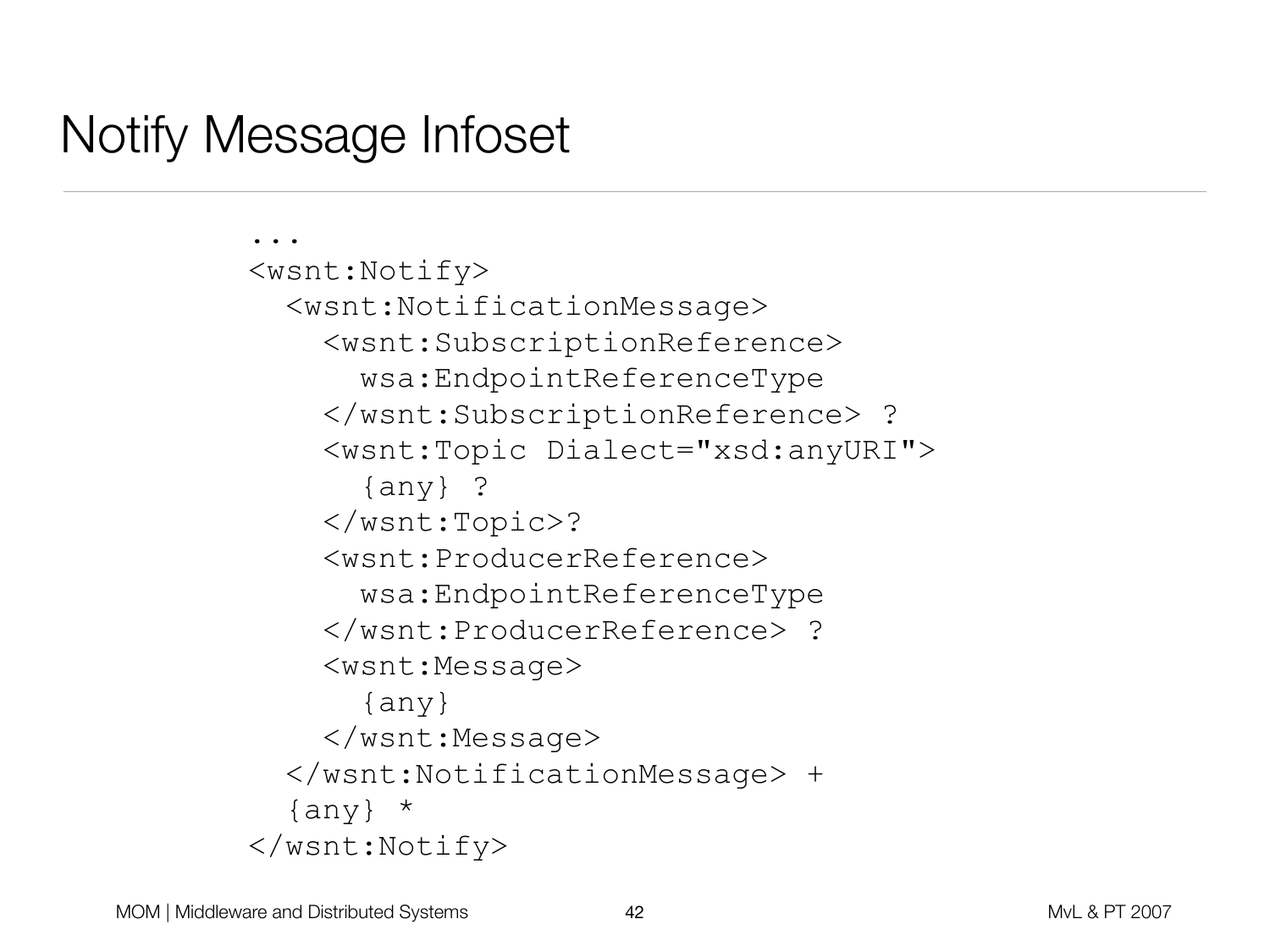## SOAP Notify Example

<s:Envelope><s:Header>

#### <**wsa:Action**>

 <http://docs.oasis-open.org/wsn/bw-2/NotificationConsumer/Notify> </wsa:Action>

#### ... </s:Header><s:Body>

#### <**wsnt:Notify**><**wsnt:NotificationMessage**>

#### <**wsnt:SubscriptionReference**>

 <wsa:Address[>http://www.example.org/SubManager<](http://www.example.org/SubscriptionManager)/wsa:Address> </wsnt:SubscriptionReference>

#### <**wsnt:Topic** Dialect=

 ["http://docs.oasis-open.org/wsn/t-1/TopicExpression/Simple"](http://docs.oasis-open.org/wsn/t-1/TopicExpression/Simple)> npex:SomeTopic

</wsnt:Topic>

#### <**wsnt:ProducerReference**>

 <wsa:Address[>http://www.example.org/NotiProd<](http://www.example.org/NotificationProducer)/wsa:Address> </wsnt:ProducerReference>

#### <**wsnt:Message**>

 <npex:NotifyContent>exampleNotifyContent</npex:NotifyContent> </wsnt:Message>

```
 <wsnt:NotificationMessage></wsnt:Notify>
```

```
</s:Body></s:Envelope>
```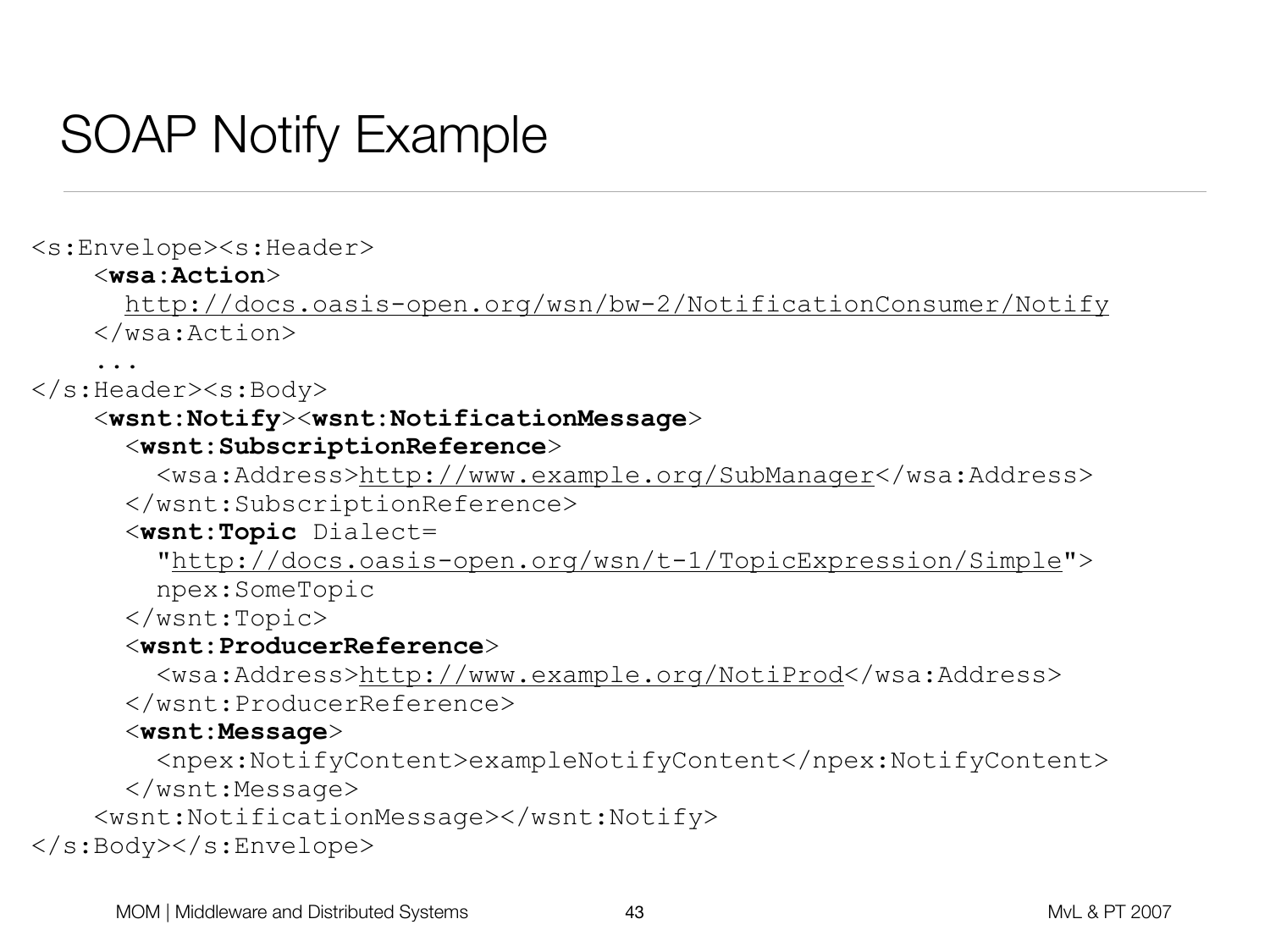## WS-Notification Subscription

- Several options for subscription
	- Notification consumer EPR
	- Boolean filter expressions
		- Order and timing for tests defined by producer
		- Topic, or XPath expression to check message content
	- Initial termination time
	- Subscription policy (e.g. # of messages)
	- Indicator for raw subscription
- Subscription response with EPR and termination time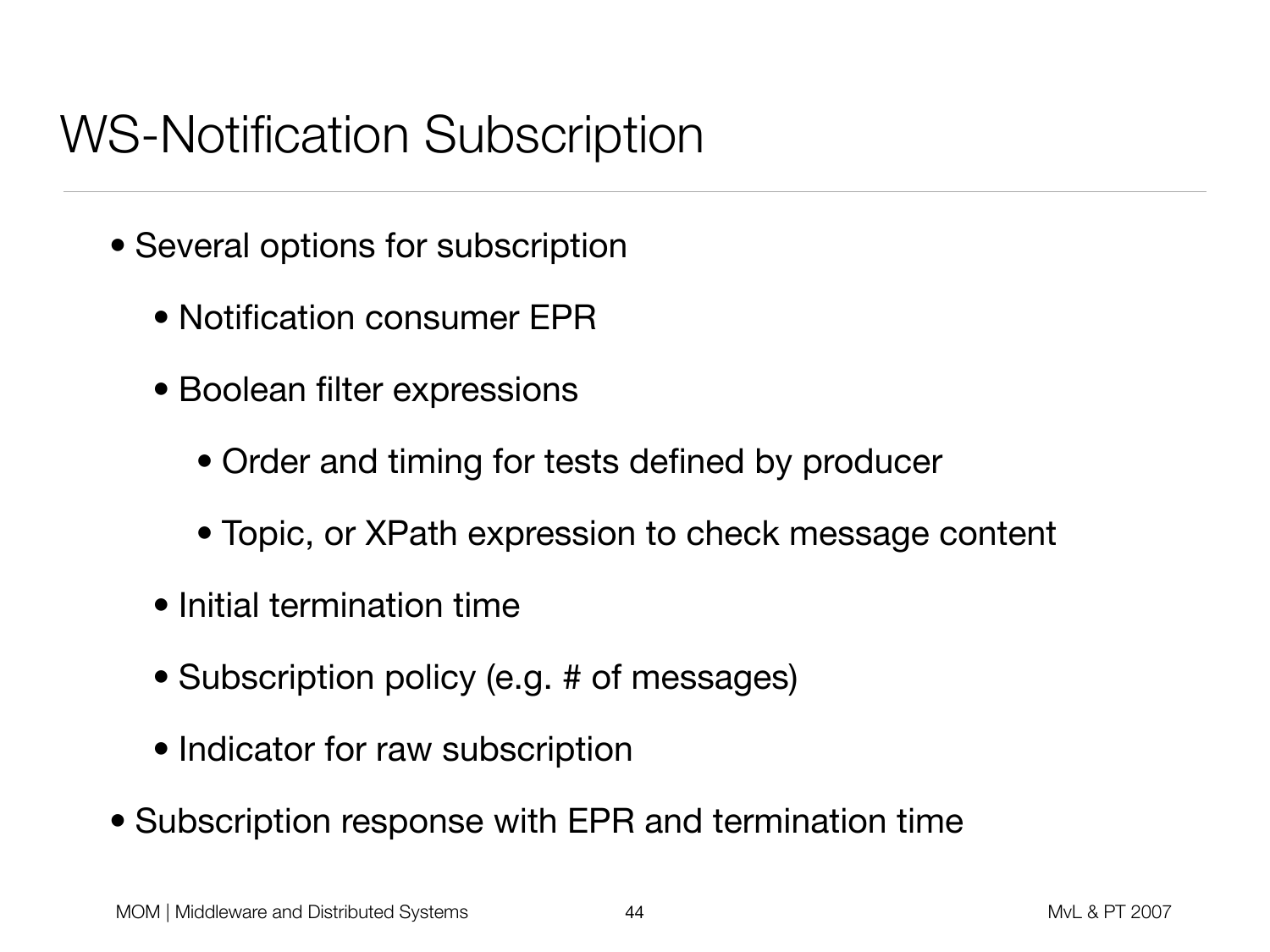## Subscription Example

#### <s:Envelope><s:Header>

#### <**wsa:Action**>

 [http://docs.oasis-open.org/wsn/bw-](http://docs.oasis-open.org/wsn/bw-729) 2/NotificationProducer/SubscribeRequest </wsa:Action>

...

#### $\langle$ s:Header> $\langle$ s:Body>

#### <**wsnt:Subscribe**>

#### <**wsnt:ConsumerReference**>

 <wsa:Address[>http://www.example.org/NotificationConsumer<](http://www.example.org/NotificationConsumer)/wsa:Address> </wsnt:ConsumerReference>

#### <**wsnt:Filter**>

#### <**wsnt:TopicExpression**

 Dialect=["http://docs.oasis-open.org/wsn/t-1/TopicExpression/Simple"](http://docs.oasis-open.org/wsn/t-1/TopicExpression/Simple)> *npex:SomeTopic*

</wsnt:TopicExpression>

#### <**wsnt:MessageContent**

Dialect=["http://www.w3.org/TR/1999/REC-xpath-19991116"](http://www.w3.org/TR/1999/REC-xpath-19991116)>

*boolean(ncex:Producer="15")*

</wsnt:MessageContent>

</wsnt:Filter>

#### <**wsnt:InitialTerminationTime**>

2005-12-25T00:00:00.00000Z

</wsnt:InitialTerminationTime>

</wsnt:Subscribe>

</s:Body></s:Envelope>

MOM | Middleware and Distributed Systems 45 And 1997 12007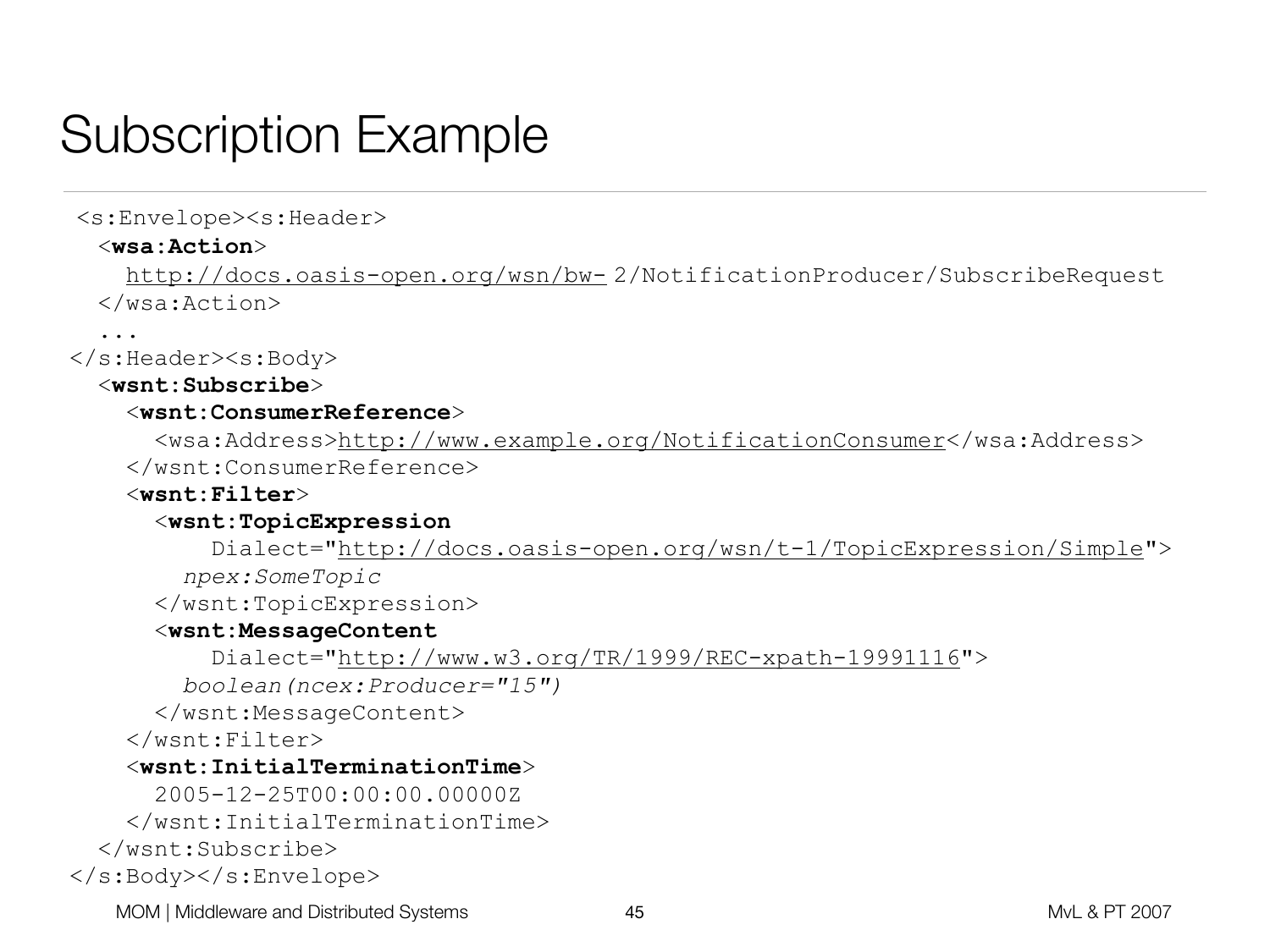### WS-Notification vs. WS-Eventing

- WS-Notification features
	- Support for small devices (restricted set of mandatory features)
	- Support for direct and brokered notification
	- Transformation and aggregation of Topics
	- Runtime metadata (e.g. available subscription types)
	- Broker federations
	- Based on *WS-ResourceProperties* and *WS-ResourceLifetime* (from WSRF)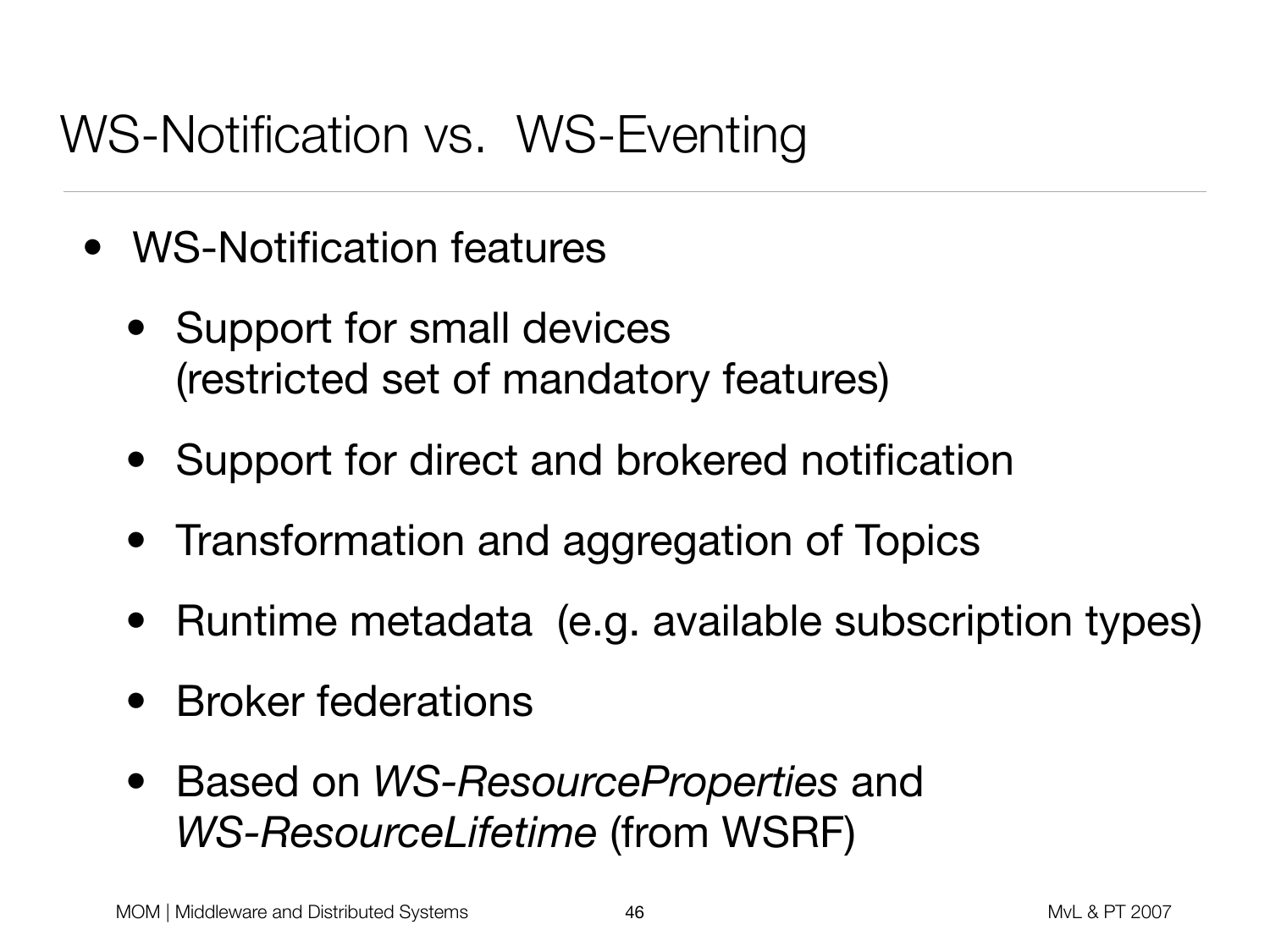#### Implementations

- SOAP, WSDL, UDDI Endless number of implementations
- WS-\* specifications
	- Apache projects (Axis, WSFX, Muse, ...)
	- **IBM Emerging Technologies Toolkit (ETTK)**
	- Microsoft Web Services Enhancements toolkit (WSE) / Windows Communication Foundation (WCF)
	- Sun Java Java Web Services Developer Pack (WSDP)
	- Verisign Trust Service Integration Kit (TSIK)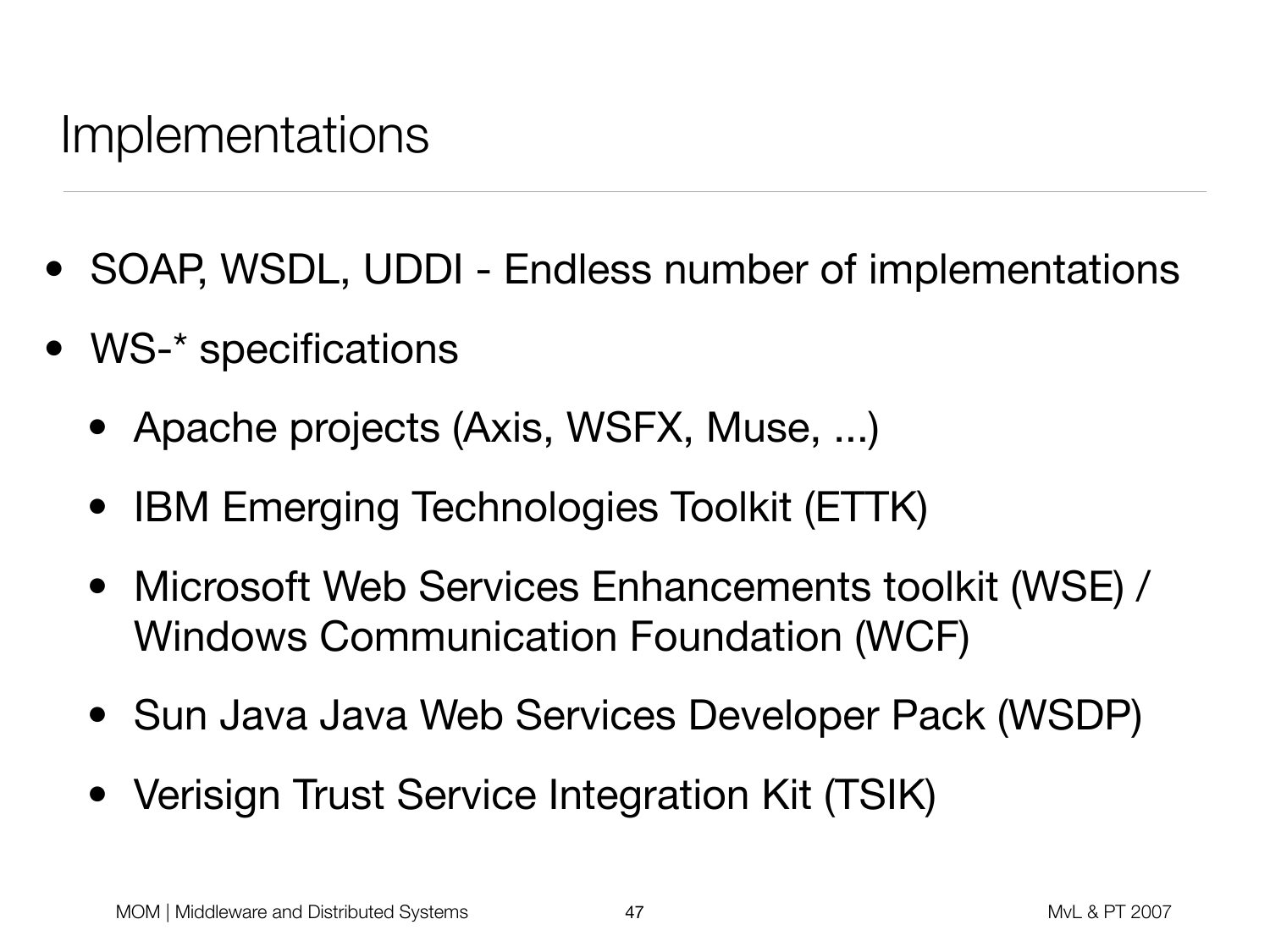## W3C Standardization Body

- Founded 1994 by Tim Berners-Lee
- Internet standards (HTTP, HTML, XML)
- All ratified standards must be royalty-free
- Standardization track:
	- Working group note and working draft
	- Candidate recommendation
	- Proposed / W3C recommendation
- Member submission

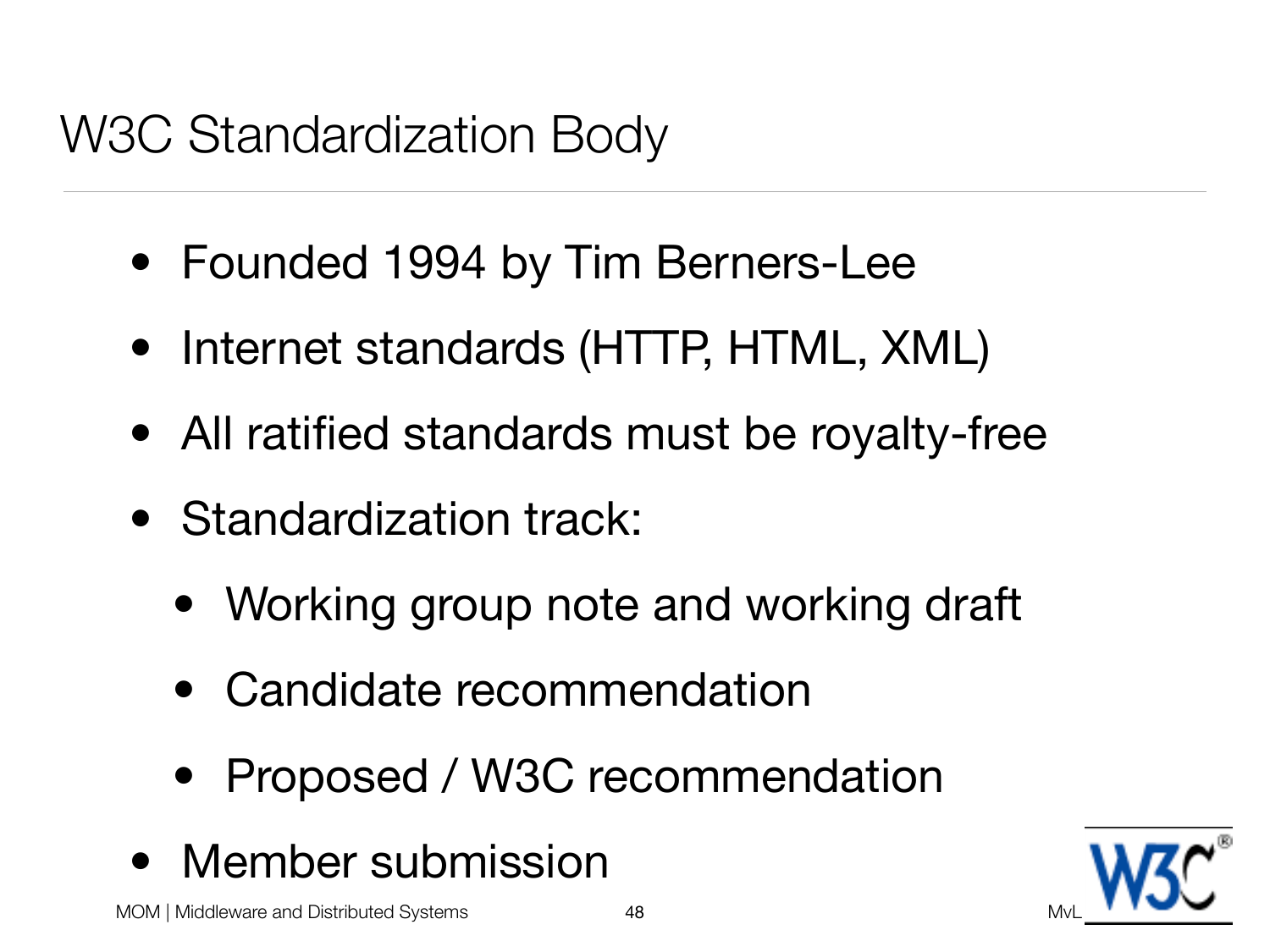## WS-I Standardization Body

- Web Services Interoperability Organization
- Founded in 2002 by Microsoft, IBM and others
- Clarifies ambiguities and restricts WS specifications
- Profiles for basic specs (SOAP, WSDL, UDDI) and **Security**
- Conformance test tool chain (Java, C#)

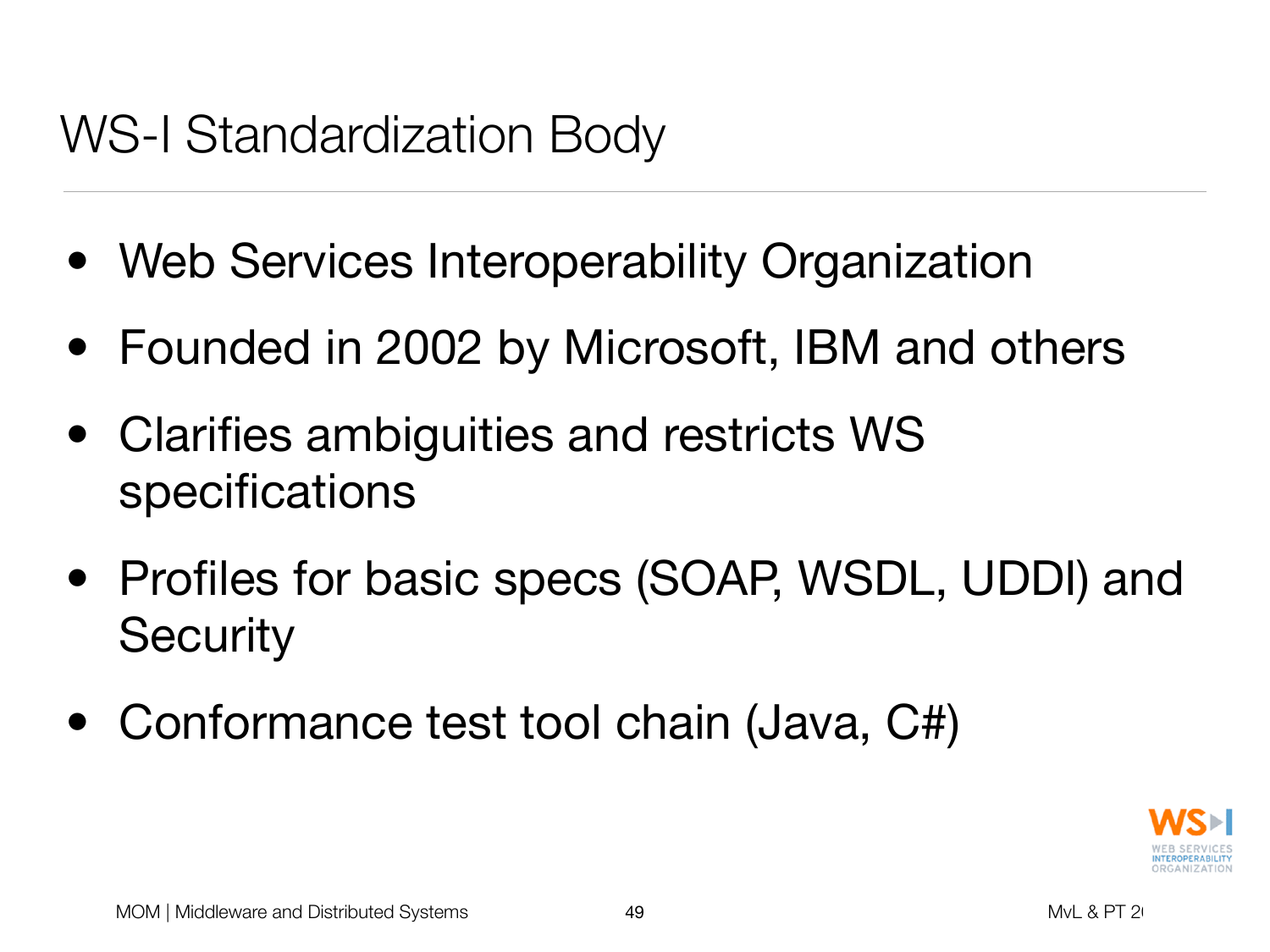### WS-I Details

- WS-I profiles
	- Basic Profile Working Group
	- Basic Security Profile Working Group
	- Requirements gathering, sample scenarios, testing tools, XML schema issues
- Clarifications: Missing details, interop problems, attachments, SOAP binding, security token, ...
- Sun: "Shadow government for standards"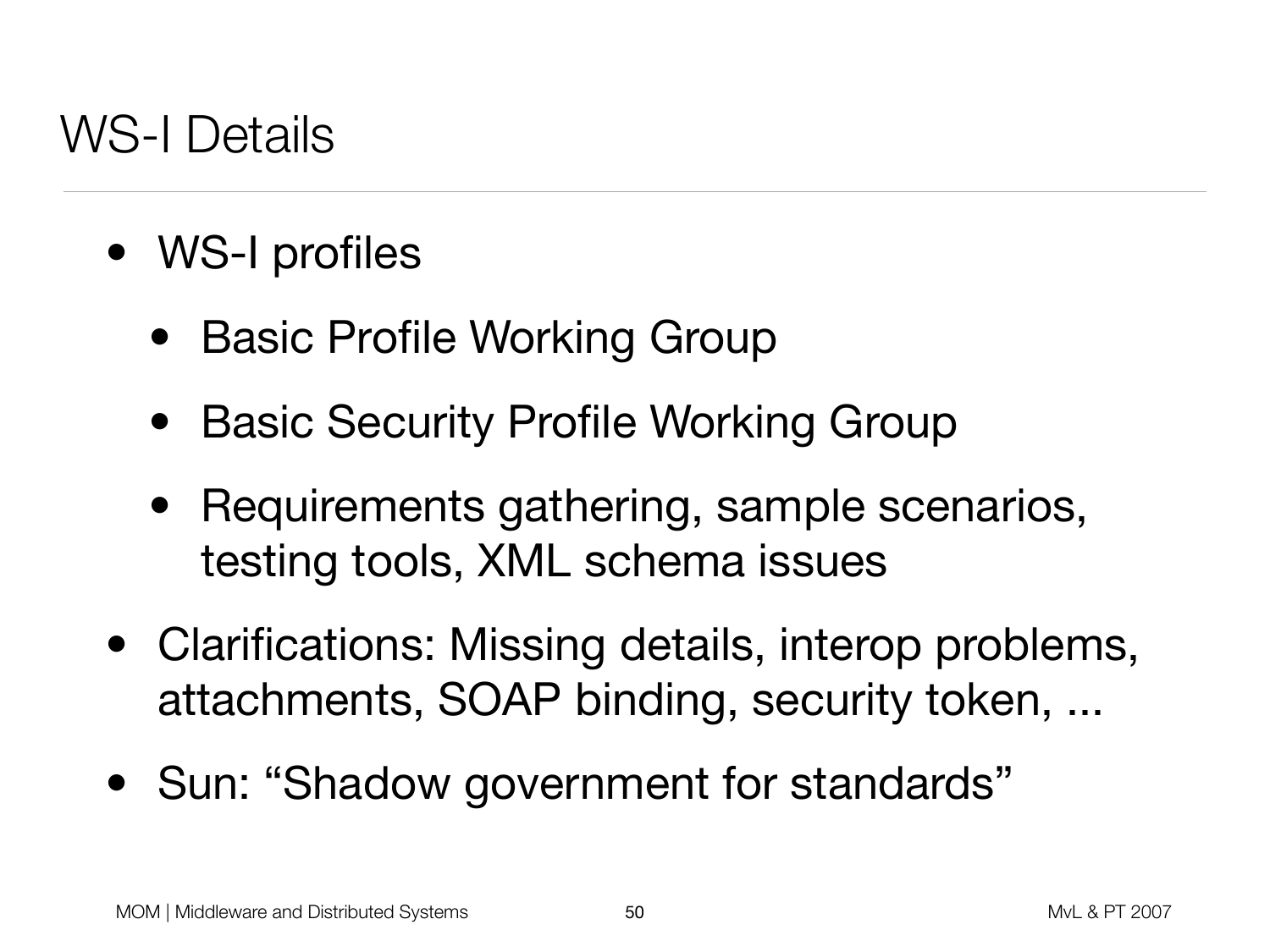### Enterprise Service Bus

- Term coined by Dave Chappell in his book (2004)
	- Part of SOA concepts for service orchestration
- Primary task as message broker, which transforms and maps data
	- Implementations based on XML-powered MOM
	- Application developer formulates XSLT, based on XPath
- Support for debugging and testing of transformation steps

#### **XML/XSLT Support**

|                                               | <b>XML</b> parser | <b>XSLT</b> engine | Pluggable |
|-----------------------------------------------|-------------------|--------------------|-----------|
| <b>BEA Systems AquaLogic Service Bus 2.1</b>  | Proprietary       | Proprietary        | v         |
| Cape Clear Software ESB 6.5                   | Proprietary       | Proprietary        | N         |
| Fiorano Software SOA 2006 Platform 3.7        | <b>Xerces</b>     | Xalan              | v         |
| IBM WebSphere Message Broker 6.0              | XML4C             | Xalan              | N         |
| Oracle SOA Suite                              | Xerces            | Xalan              | v         |
| Software AG Enterprise Service Integrator 2.1 | <b>Xerces</b>     | Xalan              | N         |
| Sonic Software SOA Suite 6.1                  | Xerces            | Saxon              | N         |
| <b>TIBCO Software BusinessWorks 5.3</b>       | Proprietary       | Proprietary        | N         |
| Y=Yes, N=No                                   |                   |                    |           |